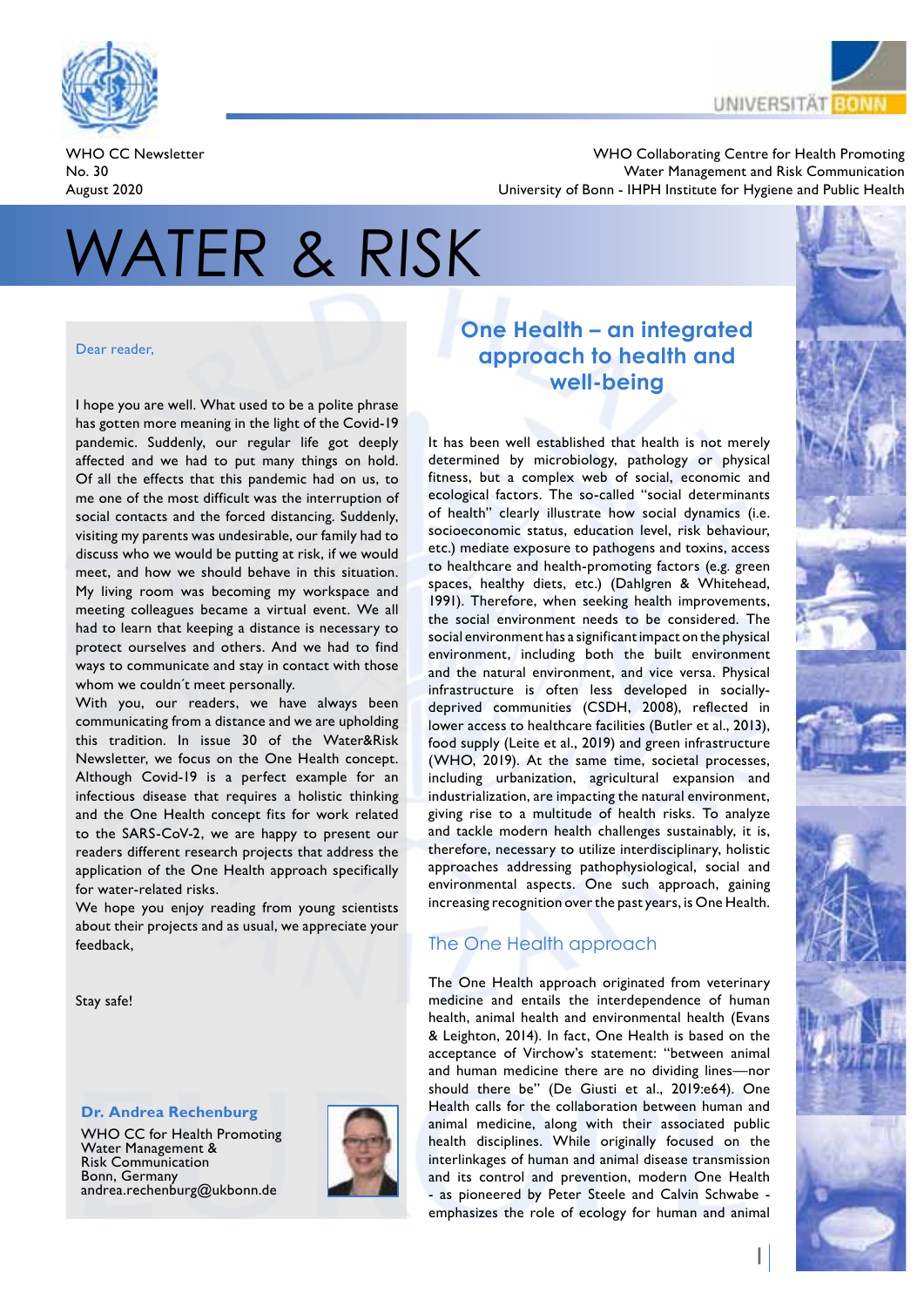health. The importance of the environment for human and animal health was further emphasized in the 12 Manhattan Principles formulated at a conference of the Wildlife Conservation Society in 2004 (Cook et al., 2004). Since then, One Health has experienced increasing momentum, fueled by the avian and swine influenza pandemics in the early 2000s and the highlevel endorsements of international organizations. The Tripartite Agreement between the World Health Organization (WHO), the Food and Agriculture Organization (FAO) and the World Organization for Animal Health (OIE), published in 2010, highlighted the need for intersectoral collaboration to meet the health challenges at the human-animal-environment interface, promoting the adoption of One Health. The most commonly used definition of One Health was coined by the One Health Commission as "the collaborative effort of multiple health science professions, together with their related disciplines and institutions – working locally, nationally, and globally – to attain optimal health for people, domestic animals, wildlife, plants, and our environment" (Gibbs, 2014:87).



Figure 1: Animals feeding on urban waste, Ahmedabad, Indien (Source: T. Falkenberg)

Despite the consensus that the three dimensions of One Health have equal weight, the dominant topics remain zoonotic and vector-borne diseases (Rabinowitz et al., 2018), often neglecting the underlying environmental dynamics. For this reason, there have been recurrent calls for stronger involvement of ecology and social science in One Health to holistically analyze the socialecological systems influencing the dynamics of the One Health nexus. In the graduate school 'One Health and urban transformation' (Germany), we differentiate between 'Classical One Health', which follows a pathogenic approach and focuses on human-animal interactions within their joint environment (Figure 1), and the 'Extended One Health' approach that addresses underlying structural issues (both environmental and social) as primary intervention points and applies a more salutogenic perspective. The latter covers issues such as land-use changes, water pollution, deforestation and environmental degradation in general.

#### Water Dimensions of One Health

Water forms the foundation for human survival and health. As little as two to three days without adequate water intake lead to severe dehydration and even death. Beyond hydration, water is required for hygiene; it has been demonstrated that low water availability leads

to reduced hygiene behaviour (Gilman et al., 1993), which in turn creates health risks. Additionally, water is essential for food production (irrigation), as well as food preparation (cooking). Without sufficient access to water resources, human (as well as animal) health and survival is put in jeopardy. This is reflected in human settlement patterns that have historically occurred along rivers, lakes or any other freshwater sources.



Figure 2: Wastes and water in Accra, Ghana (Source: T. Falkenberg)

From a One Health perspective, water forms an important intersection point, as water effluents from humans and animals are carried into the wider environment to be used again by other human or animal populations. The role of water in disease transmission is well established, with a range of water-borne diseases still threatening health and the WASH (Water, Sanitation, Hygiene) infrastructure lagging behind population growth in many low-and-middle-income countries (Bartram, 2015). As surface water sources are often shared among humans and animals at some point along the watercourse, zoonotic pathogen exchange can be facilitated by water. Not only faecal pathogens can be exchanged via water, but also chemical compounds from agriculture (pesticides and fertilizers) can be flushed into waterways if excessively or inadequately applied; industrial effluents – including organic and chemical toxins and colouring dyes –, as well as pharmaceutical effluents, are commonly released into surface water (Hamilton et al., 2007). As a consequence, water (and surface water in particular) forms a melting-pot of substances released by communities, agriculture, hospitals, industry and animals (Figure 2). Such water contamination can have devastating impacts on aquatic life as well as the self-regulating capacities of water bodies. At the same time, these water resources are utilized for irrigation, hydration and hygiene, consequently exposing populations to a multitude of health risks. Therefore, water is an important component of One Health interactions and serves as a critical control point. Water monitoring should be part of integrated One Health surveillance and safeguarding water quality is essential for achieving optimal health for all.

While ensuring water safety is a prerequisite to minimizing the health risks of the One Health nexus, water also holds salutogenic potential and can thus contribute to health improvements (particularly in the sphere of mental health). The visual and acoustic stimuli of water have inherent properties that contribute to relaxation and mental health improvements that have different levels

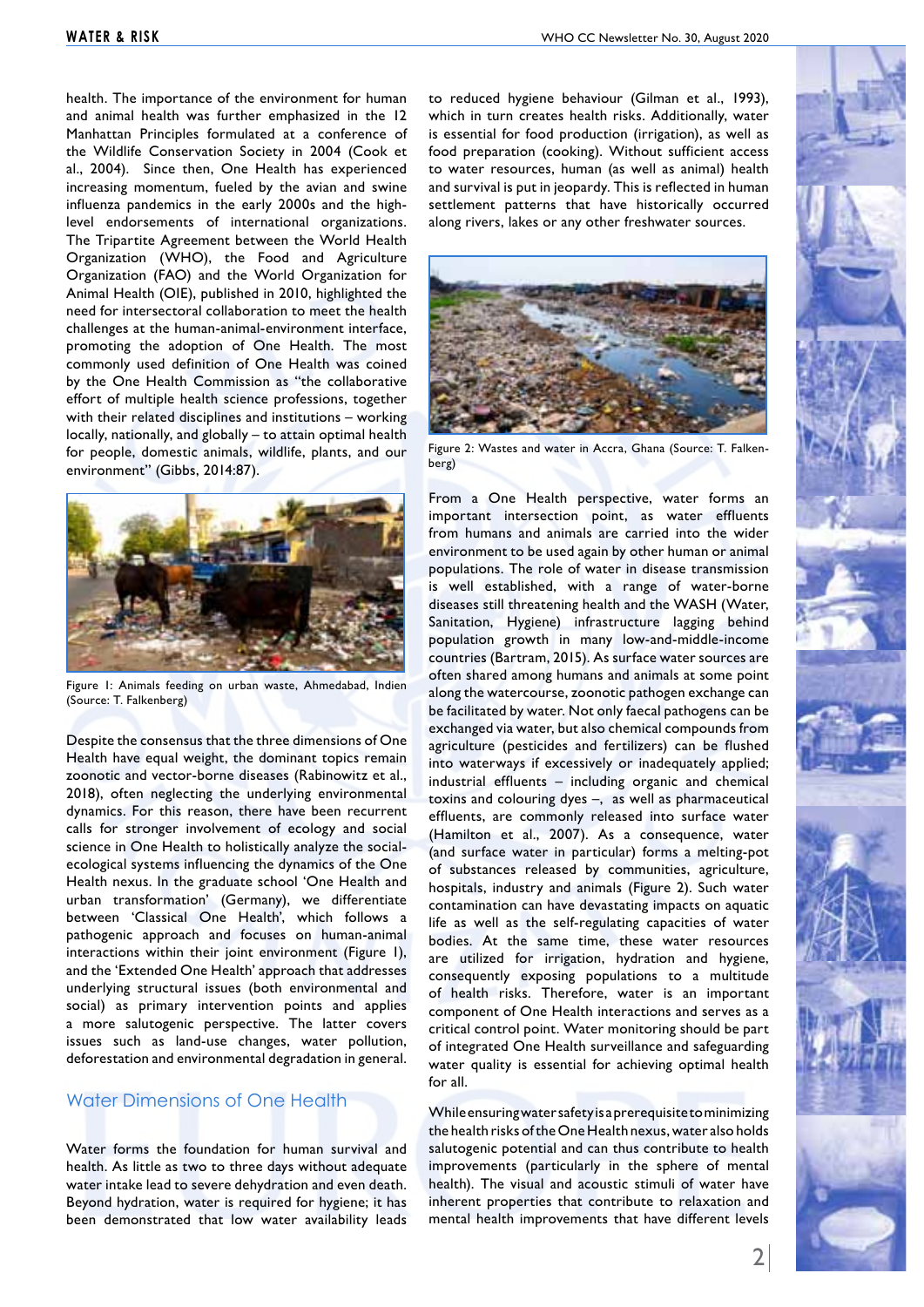of impact depending on individual and physical factors (such as the aesthetic and water quality). Therefore, in the context of One Health, water interventions can create a dual benefit of reducing health risks (through ensuring high water quality) and promoting mental health (through aesthetically pleasing water bodies).

# Forschungskolleg 'One Health and urban transformation'

The Forschungskolleg 'One Health and urban transformation' (Figure 3) is a graduate school funded by the Ministry of Culture and Science of the state of North Rhine-Westphalia, Germany, and is jointly operated by the University Bonn, the University of Applied Science Bonn Rhein-Sieg and the United Nations University - Institute for Environment and Human Security. In the graduate school, 13 doctoral students (Figure 4) conduct their research on various One Health topics in the four study sites: Accra, Ghana; Ahmedabad, India; Ruhr Metropolis, Germany; and São Paulo, Brazil. The doctoral students have diverse academic backgrounds, including public health, geography, biology, mathematics, soil science, sociology and nutritional science. The ongoing research projects were developed transdisciplinary through close collaboration with stakeholders from politics, academia, private sector and civil society. As a result, interdisciplinary, action-oriented research projects were conducted to holistically examine the health challenges of the One Health nexus in the context of urban transformation processes.



Figure 3: Logo of the graduate school "One Health and urban transformation"

The research topics were organized in three clusters water, food and governance - leading to the examination of a wide range of One Health challenges. Within the governance cluster, the analysis was focused on the mechanisms of One Health implementation, including the challenges of developing intersectoral collaborations and the effectiveness of joint interventions. The food cluster focused on the environmental and health impacts of agricultural production and corresponding diets, as well as the specific challenges of urban agriculture. The water cluster examined the central research question: How to promote health through the management of water resources?

In this issue, three research projects of the water cluster will be presented, demonstrating distinct perspectives and approaches. Two projects followed a more pathogenic approach, whilst one analyzed the salutogenic

potential of urban blue. The first study examines the spread of antimicrobial resistance via wastewater in Germany, combining sewage monitoring with an analysis of socio-spatial antibiotic usage behaviour. The next study was conducted in Ghana, focusing on the influence of land-use changes on water-borne diseases, with a particular emphasis on schistosomiasis. The third (salutogenic) study was conducted in India and Germany, researching the blue health needs of elderly populations.



Figure 4: Dr. Timo Falkenberg and the doctoral students of the graduate school "One Health and urban transformation", class 2017-2020 (Source: S. Keller)

# Call for Applications

The second phase of the Forschungskolleg 'One Health and urban transformation' is due to start in January 2021, with the Call for Applications opening in the coming weeks. Doctoral candidates from all disciplines can apply with their research ideas to address the overarching question: How can One Health contribute to sustainable health improvements and food security? The second phase is organized in two clusters: governance and food systems with six cross-cutting themes: water, antimicrobial resistance, infectious diseases, society, sustainability, and institutions. For further information about the Forschungskolleg and the Call for Applications please refer to our website: *<www.zef.de/onehealth.html>*.

#### **References**

- Bartram J. (2015) Bradley Classification of Disease Transmission Routes for Water-Related Hazards, in Bartram J. (eds.) Routledge Handbook of Water and Health. Earthscan: London.
- Cook RA, Karesh WB, Osofsky SA (2004) Conference Summary - One World, One Health: Building Interdisciplinary Bridges to Health in a Globalized World. New York, USA: Wildlife Conservation Society. Available from: http://www. oneworldonehealth.org/sept2004/owoh\_sept04. html.
- Butler, D.C., Petterson, S., Phillips, R.L. and Bazemore, A.W. (2013) Measures of Social Deprivation That Predict Health Care Access and Need within a Rational Area of Primary Care Service Delivery. Health Serv Res, 48: 539-559. DOI:10.1111/j.1475- 6773.2012.01449.x

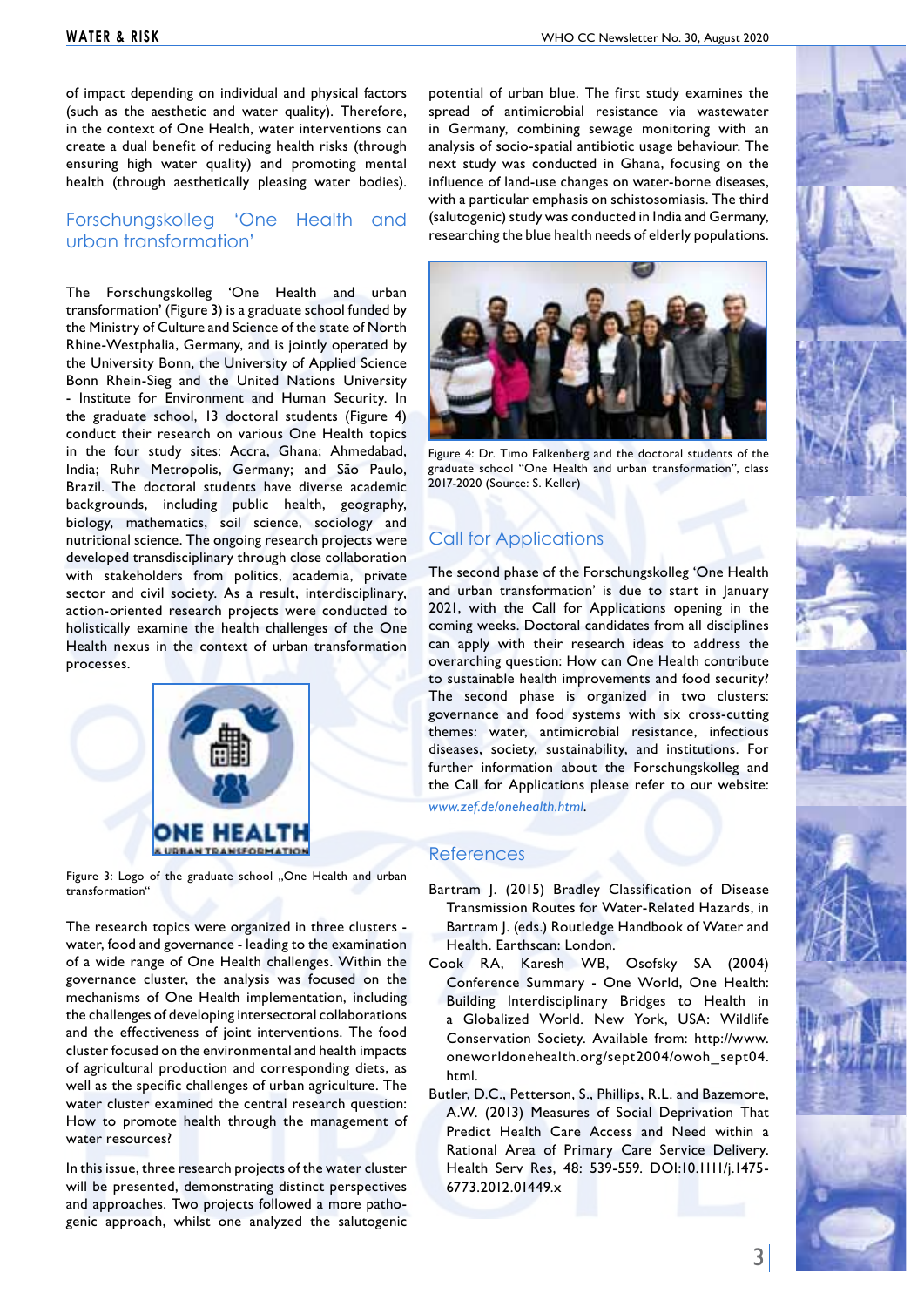- CSDH (2008) Closing the gap in a generation: health equity through action on the social determinants of health. Final Report of the Commission on Social Determinants of Health. World Health Organization: Geneva. https://apps.who.int/iris/ bitstream/handle/10665/43943/9789241563703\_ eng.pdf?sequence=1
- Dahlgren G., Whitehead M. (1991) Policies and Strategies to Promote Social Equity in Health. Stockholm, Sweden: Institute for Futures Studies.
- De Giusti M., Barbato D., Lia L., Colamesta V., Lombardi A.M., Cacchio D., Villari P., La Torre G. (2019) Collaboration between human and veterinary medicine as a tool to solve public health problems. The Lancet Planetary Health, 3(2), e64–e65. https:// doi.org/10.1016/S2542-5196(18)30250-X.
- Evans B.R., Leighton F.A. (2014) A history of One Health. Revue scientifique et technique International Office of Epizootics 33 (2): 413–420. doi:10.20506/ rst.33.2.2298.
- Gibbs E.P.J. (2014) The evolution of One Health: a decade of progress and challenges for the future. The Veterinary record 174 (4): 85–91. DOI:10.1136/ vr.g143.
- Gilman R.H., Marquis G.S., Ventura G., Campos M., Spira W., Diaz F. (1993) Water cost and availability: key determinants of family hygiene in a Peruvian shantytown. American Journal of Public Health 83, 11: 1554-1558.
- Hamilton A.J., Stagnitti F., Xiong X., Kreidl S.L., Benke K.K., Maher P. (2007) Wastewater Irrigigation: The State of Play. Vadose Zone Journal 6, 4:823-840.
- Leite M., Assis M., Carmo A., Costa B., Claro R., Castro I., de Oliveira Cardoso L., Netto M.P., Mendes L. (2019). Is neighbourhood social deprivation in a Brazilian city associated with the availability, variety, quality and price of food in supermarkets? Public Health Nutrition, 22(18), 3395-3404. DOI:10.1017/ S1368980019002386
- Rabinowitz P.M.G., Pappaioanou M., Bardosh K.L., Conti L. (2018) A planetary vision for one health. BMJ Glob. Heal. 3, 1–6. https://doi.org/10.1136/ bmjgh-2018-001137.
- WHO (2019) Environmental Health Inequalities in Europe. Second Assessment Report. WHO Regional Office for Europe: Copenhagen. https://apps.who.int/iris/ bitstream/handle/10665/325176/9789289054157 eng.pdf?sequence=1&isAllowed=y

**Dr. Timo Falkenberg**

Center for Development Re- search University of Bonn, Germany *falkenberg@uni-bonn.de*



# **Don't waste water: wastewater surveillance, antimicrobial resistance and One Health**

Although the topic of wastewater and sanitation has been long stigmatized in many countries around the world, one thing is indisputable: we all excrete faeces and urine. This process is not limited to human beings but includes other mammals and birds as well. In fact, most anthropogenic activities with water result in the production of some kind of wastewater, which is why it is defined as "used water from any combination of domestic, industrial, commercial or agricultural activities, surface runoff/stormwater, and any sewer inflow/infiltration" (Tilley et al., 2008, p. 175). As such, wastewater is often considered an unusable by-product that needs to be disposed of. In most developed countries, wastewater is discharged and collected in a piped sewer system connected to a centralized wastewater treatment plant with several treatment stages. The treated wastewater is subsequently released to receiving surface waters. However, on a global scale, the vast majority of it is discharged untreated into the environment (WWAP, 2017).

Recently, it has been recognized that wastewater is a rich resource. It contains several valuable substances like organic matter or nutrients such as phosphorus and nitrogen and it can also be used to generate energy or provide a secondary source of water for different sectors (International Bank for Reconstruction and Development / World Bank, 2019). These aspects are particularly interesting in a world that is dominated by population and economic growth, urbanization and urban transformations, as well as climate change, which all create and drive different water-related issues (WWAP, 2017). In this context, the concept of circular economy, especially in relation to the reuse of wastewater, has become more important than ever to recover resources (International Bank for Reconstruction and Development / The World Bank, 2019). Re-using wastewater offers many benefits but comes with numerous risks. Aside from being a valuable resource for nutrients, wastewater is also a vehicle for various pathogens, i.e. virus, bacteria, helminths, and protozoa. Hence, its use can have significant adverse impacts on health. These impacts can be direct, e.g. faecal-oral infections, or indirect in form of sequelae of infections, e.g. stunting, and also with consequences on the broader well-being, e.g. anxiety (WHO, 2018). Adverse health outcomes due to the contact with wastewater are not limited to humans but also occur in animals (Elahi et al., 2017). The discharge of untreated wastewater to the environment can have significant effects on the ambient ecosystems (WWAP, 2017). The interlinkage of these three domains – i.e. humans, animals and the environment – lies at the core of the One Health approach, addressing two main components: institutional collaboration across sectors

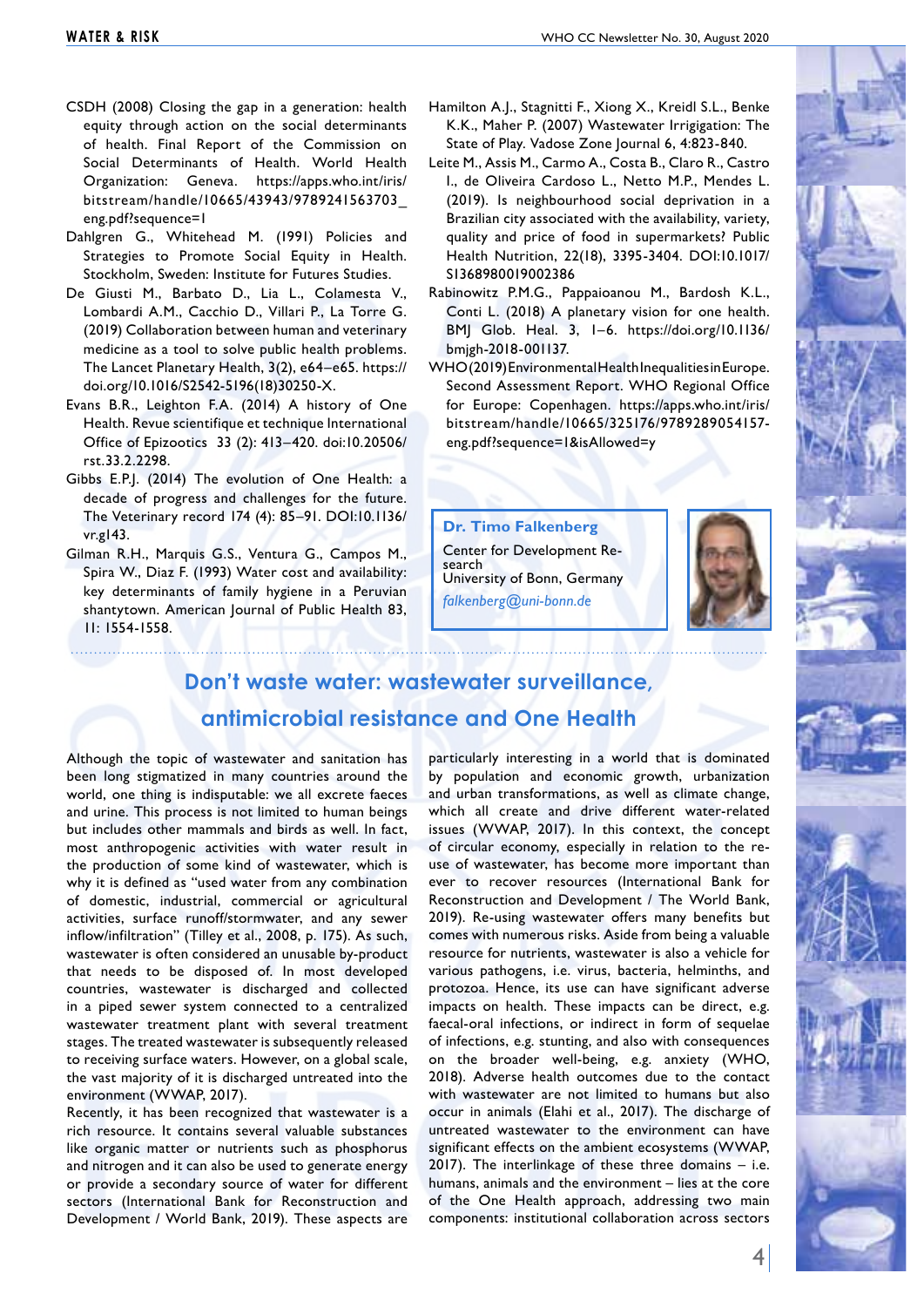and borders, and the intertwined health of the three domains – humans, animals and the environment. A profound change in one of the domains will always have consequences in the other two.

## Wastewater surveillance can complement existing mechanisms

Monitoring untreated wastewater can offer insights into the health of the community or its environmental exposures because of its rich content of chemical and biological compounds (Mao et al., 2020). The associated approach of wastewater-based epidemiology (WBE) assumes that the identification and quantification of certain biomarkers mirror the health status of the community living in the respective sewerage catchment (Daughton, 2018). For instance, pathogens are discharged by infected individuals several times during a 24-h course via toilet flushing or hygiene practices (e.g. hand washing), and while cleaning indoor and outdoor facilities into the sewer system of a welldefined geographical sewerage catchment (Sinclair et al., 2008). Such pathogens or other compounds could be considered in wastewater surveillance, which could be used to complement existing epidemiological surveillance systems, contributing to completing the public health picture (Sims & Kasprzyk-Hordern, 2020).

Advantages of wastewater surveillance are numerous. Its analysis tends to be more sensitive than the reporting of diseases or clinical cases, which often only accounts for the most severe cases of an illness in the community; and the detection time can last up to several days from the actual release, due to the retention time of pathogens in the sewer systems (Sinclair et al., 2008). In addition, wastewater surveillance is applied on a population scale, thereby not posing any ethical challenges, and it offers a timelier and more cost-effective approach compared to testing individuals (Sims & Kasprzyk-Hordern, 2020). Thus, wastewater surveillance represents a promising approach for the establishment of monitoring systems for early detection of existing or emerging health issues, of particular relevance in the One Health nexus.

The number of case studies in which wastewater surveillance has been used is constantly increasing. For example, wastewater surveillance has been successfully applied as a key component in WHO's Strategic Plan of the Global Polio Eradication Initiative to detect the introduction and circulation of the poliovirus (Hovi et al., 2012). This approach has further been tested for enterovirus infections (Brinkman et al., 2017) and various pathogenic viruses, including hepatitis A virus and norovirus (Hellmér et al., 2014). Wastewater surveillance may also play a pivotal role in tackling the current coronavirus disease 2019 (COVID-19) pandemic and support global efforts to estimate the true burden of COVID-19 at the population level, revealing the level of viruses excreted from symptomatic and asymptomatic cases alike. So far, SARS-CoV-2 has been identified in wastewater in Australia (Ahmed et al., 2020), different countries in Europe (Lodder & de Roda Husman, 2020; Medema et al., 2020; Wurtzer et al., 2020), and the United States (Wu et al., 2020), among others.

Aside from its use with viruses, wastewater surveillance is also useful for the global monitoring of antimicrobial resistance (AMR). AMR is one of the greatest health challenges of the 21st century. Aarestrup & Woolhouse (2018) highlighted why monitoring of AMR is absolutely crucial and that it can contribute to: "setting national and global priorities, assessing the impacts of interventions, identifying new kinds of resistance, and supporting investigation of (international) outbreaks of resistant pathogens […], [and it] can also inform development of treatment guidelines" (Aarestrup & Woolhouse, 2020, p. 630). Current AMR surveillance systems mainly focus on the inpatient sector and on hospitalized patients who seek treatment for an infection, thereby neglecting the dynamics in the outpatient sector that contribute to the spread of AMR [22]. This makes it hard to estimate the occurrence and distribution of AMR in the wider community as the available data is biased and often relies on rather small sample sizes (Aarestrup & Woolhouse, 2020). Wastewater surveillance has been used to investigate the abundance and diversity of AMR genes and create comprehensive data on a global scale, reflecting both inpatient and outpatient patients, revealing differences between regions and the importance of locally and nationally specific parameters as opposed to variables used at the international level, such as air travel (Hendriksen et al., 2019).

# Wastewater surveillance and the importance of the catchment area

Monitoring AMR in wastewater requires comprehensive knowledge of the sewer catchment area and potential sources of AMR elements, such as AMR genes, antibiotics, and resistant bacteria, holistically, based on the One Health approach (see Fig. 1).



Figure 1: Potential sources of AMR elements in a sewerage catchment area (Source: D. Schmiege; icons from Canva)

Certain types of facilities are considered potential hotspots of releasing AMR elements into wastewater (Picão et al., 2013). Health care facilities such as hospitals (Müller et al., 2018), long-term care facilities as well as (pharmaceutical) industries belong to this group (Larsson et al., 2007). In addition, intensive farming facilities or slaughterhouses also play a role (Savin et al., 2020). Lastly, the presence of biocides or heavy metals can lead to co- and cross-resistance whereby the existence of these substances further selects for resistant bacteria strains via different mechanisms (Finley et al., 2013). So far, research into the role of the community and potential socio-spatial hotspots – i.e. spatial entities like neighbourhoods, in which there are higher antibiotic consumption clusters in comparison to

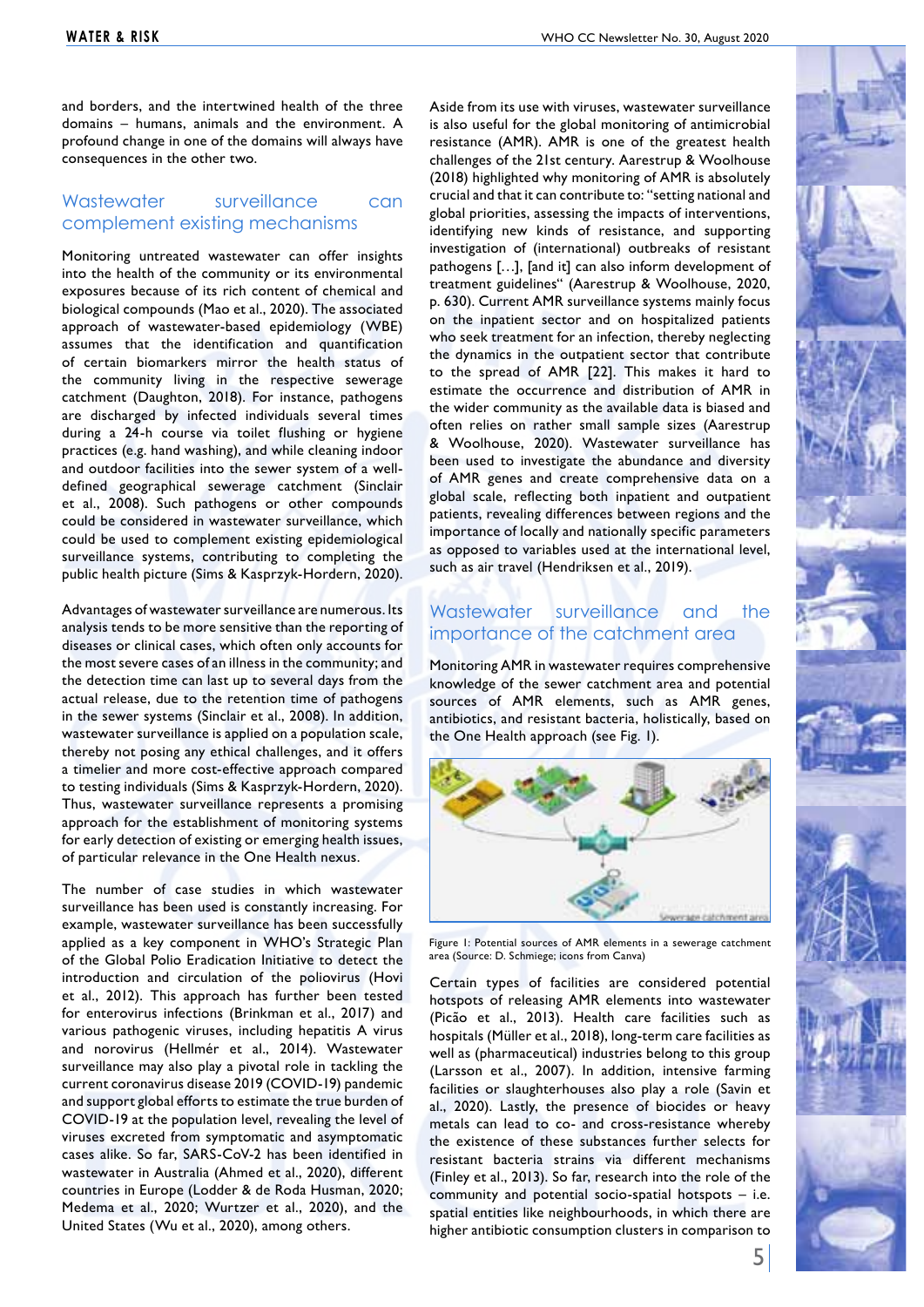other neighbourhoods in the same catchment area – has been limited. In order to reach such socio-spatial hotspots, it is necessary to identify individuals or groups that tend to have a worse health status and/or handle antibiotics inappropriately. For this, the social determinants of health, defined as "conditions in which people are born, grow, live, work, and age" (CSDH, 2008, p. 1), offer a promising starting point.

This study aimed at exploring this research gap, focusing on Dortmund, a city in the Ruhr Metropolis, Germany, and using a mixed-method approach: systematic literature review, behavioural and socialscience survey and wastewater surveillance analysis. To analyse possible driving factors of antibiotic use in the community, we conducted a systematic literature review on determinants of antibiotic use in the community. Through this, we identified more than 590 variables, which were grouped into compositional determinants (characteristics of individuals), contextual determinants (structures in the physical and social environment) and collective determinants (socio-cultural and historical features) (Schmiege et al., 2020). In doing so, we could show that not only variables related to individuals, such as the demographic characteristics (e.g. age, education, employment, income and sex), or the pace of living, but also factors attributable to the broader environment (e.g. deprivation, seasonality and health care services) are of importance.

Based on these results, sampling points for the wastewater surveillance were selected in three sociospatially different sub-districts in Dortmund where there are no farming activities or pharmaceutical industries of relevance (see Fig. 2). In the same districts, a quantitative household survey was conducted.



Figure 2: Sampling points in three socio-spatially distinct sub-districts in the city of Dortmund (Source: D. Schmiege; Social space clusters from Stadt Dortmund (2007)).

The aim of the survey was to gather population characteristics and to establish a baseline of knowledge, attitudes and practices (KAP) around antibiotic use and AMR as well as to identify potential risk factors for the colonization with extended-spectrum beta-lactamase (ESBL)- producing *Escherichia coli* (*E. coli*). Previous to this survey, monthly wastewater samples were taken over the course of a whole year between April 2019– March 2020 from those three sub-districts and the inlet of the wastewater treatment plant assessing the levels of AMR elements (see Fig. 3).

The wastewater samples were analysed for the occurrence of ESBL-producing *E. coli* in the laboratory of the Institute of Hygiene and Public Health, University Hospital Bonn, to explore possible differences between the selected sub-districts observable in terms of the occurrence of multidrug-resistant bacteria. The analyses are currently still ongoing. Preliminary findings of the wastewater testing suggest spatial-temporal variations between the considered areas.



Figure 3: Wastewater samples taken at one of the sampling points within the wastewater system (Source: D. Schmiege)

# Wastewater surveillance and the role of social dynamics in the spread of AMR: what's next?

Wastewater surveillance has been successfully applied to various microbiological parameters, thereby providing the opportunity to complement existing surveillance mechanisms and current studies seem promising to start to grasp and increase understanding of the occurrence and distribution of different health risks in the wider community. The study presented here is meant to be a starting point to examine the role of the outpatient community in terms of discharge of multidrug-resistant bacteria into wastewater and to gain a deeper understanding of potential driving factors behind antibiotic use. The results could be used to guide the selection of sampling points within the centralized wastewater system that should be included in a surveillance system to cover different population groups.

Analysing wastewater is not easy, because wastewater itself is a complex environment and the analysis requires advanced equipment and a laboratory with skilled personnel (Sims & Kasprzyk-Hordern, 2020). Dynamic populations, e.g. the presence of tourists and commuters, pose challenges when examining wastewater samples (Sims & Kasprzyk-Hordern, 2020). So far, this surveillance system has mainly been tested and applied in settings with pre-existing piped systems, the usefulness of this approach in low-resource settings and on-site sanitation systems still needs to be examined. The standardization of the sample collection and the methodology of the analytical procedures are other aspects which need to be addressed in order to enable comparability between different settings (Aarestrup & Woolhouse, 2020).

Nevertheless, wastewater surveillance has great potential, particularly when considering the One Health approach and its importance in the global urbanization, which will see more people living in a confined geographical area and using centralised systems.

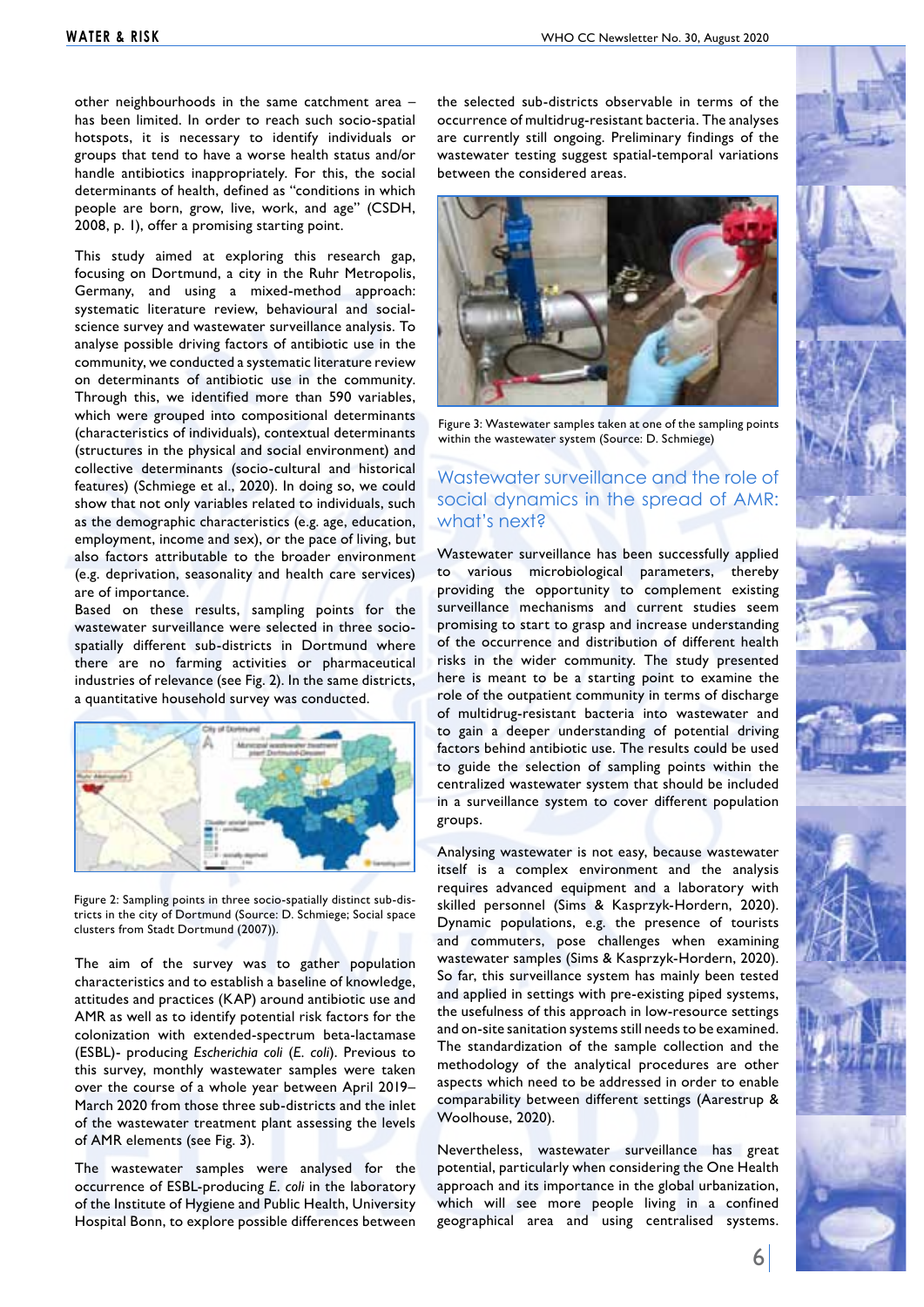As of now, most of its applications have looked into risks to human health. In the domain of AMR, animals have also been considered due to the circulation of AMR elements across all three One Health domains: humans, animals, and the environment. The role of the environment, in this case of the water, is often limited to its use as a transmission pathway or vehicle that poses a risk, if contaminated, to humans and animals. Whether or not AMR elements pose a risk is often only assessed in relation to human health in the clinic context, often neglecting the other two One Health domains. Wastewater surveillance for AMR presents an ideal showcase to highlight how considering all three One Health domains, i.e. humans, animals and the environment, jointly is beneficial in order to advance our understanding of a complex health issue that extends beyond human health.

#### Acknowledgements

Parts of this article are based on a PhD project of the NRW Forschungskolleg "One Health and Urban Transformation" financed by the Ministry of Culture and Science, North Rhine-Westphalia, Germany, under supervision of Prof. Dr. Mariele Evers and Prof. Dr. Thomas Kistemann. The author would like to express gratitude towards the Emschergenossenschaft for providing access to the wastewater system.

#### References

- Aarestrup, F. M., & Woolhouse, M. E. J. (2020). Using sewage for surveillance of antimicrobial resistance. Science, 367(6478), 630–632. https://doi.org/10.1126/ science.aba3432
- Ahmed, W., Angel, N., Edson, J., Bibby, K., Brien, J. W. O., Choi, P. M., Kitajima, M., Simpson, L., Li, J., Tscharke, B., Verhagen, R., Smith, J. M., Zaugg, J., Dierens, L., Hugenholtz, P., Thomas, K. V, & Mueller, J. F. (2020). First confirmed detection of SARS-CoV-2 in untreated wastewater in Australia: A proof of concept for the wastewater surveillance of COVID-19 in the community. Science of the Total Environment, 138764. https://doi.org/10.1016/j. scitotenv.2020.138764
- Brinkman, N. E., Fout, G. S., & Keely, S. P. (2017). Retrospective Surveillance of Wastewater To Examine Seasonal Dynamics of Enterovirus Infections. MSphere, 2(3), 1–16.
- Daughton, C. G. (2018). Monitoring wastewater for assessing community health: Sewage Chemical-Information Mining (SCIM). Sci Total Environ., 40. https://doi.org/10.1016/j.scitotenv.2017.11.102.
- Stadt Dortmund, Dezernat für Arbeit, Gesundheit, Soziales, Sport und Freizeit (2007). Bericht zur sozialen Lage in Dortmund.
- Elahi, E., Abid, M., Zhang, L., & Alugongo, G. M. (2017). The use of wastewater in livestock production and its socioeconomic and welfare implications. Environmental Science and Pollution Research, 24(21), 17255–17266. https://doi.org/10.1007/ s11356-017-9263-3
- Fahrenfeld, N., & Bisceglia, K. J. (2016). Emerging investigators series: Sewer surveillance for monitoring antibiotic use and prevalence of antibiotic resistance: Urban sewer epidemiology. Environmental Science: Water Research and Technology, 2(5), 788–799. https://doi.org/10.1039/ c6ew00158k
- Finley, R. L., Collignon, P., Larsson, D. G. J., Mcewen, S. A., Li, X. Z., Gaze, W. H., Reid-Smith, R., Timinouni, M., Graham, D. W., & Topp, E. (2013). The scourge of antibiotic resistance: The important role of the environment. Clinical Infectious Diseases, 57(5), 704–710. https://doi.org/10.1093/cid/cit355
- Hellmér, M., Paxéus, N., Magnius, L., Enache, L., Arnholm, B., Johansson, A., Bergström, T., & Norder, H. (2014). Detection of pathogenic viruses in sewage provided early warnings of hepatitis A virus and norovirus outbreaks. Applied and Environmental Microbiology, 80(21), 6771–6781. https://doi.org/10.1128/AEM.01981-14
- Hendriksen, R. S., Munk, P., Njage, P., van Bunnik, B., McNally, L., Lukjancenko, O., Röder, T., Nieuwenhuijse, D., Pedersen, S. K., Kjeldgaard, J., Kaas, R. S., Clausen, P. T. L. C., Vogt, J. K., Leekitcharoenphon, P., van de Schans, M. G. M., Zuidema, T., de Roda Husman, A. M., Rasmussen, S., Petersen, B., The Global Sewage Surveillance project consortium, Amid, C., Cochrane, G., Sicheritz-Ponten, T., Schmitt, H., Alvarez, J. R. M., Aidara-Kane, A., Pamp, S .J., Lund, O., Hald, T., Woolhouse, M., Koopmans, M. P., Vigre, H., Nordahl Petersen, T., Aarestrup, F.M. (2019). Global monitoring of antimicrobial resistance based on metagenomics analyses of urban sewage. Nature Communications, 10(1), 1–12. https://doi.org/10.1038/s41467-019- 08853-3
- Hovi, T., Shulman, L. M., Van Der Avoort, H., Deshpande, J., Roivainen, M., & De Gourville, E. M. (2012). Role of environmental poliovirus surveillance in global polio eradication and beyond. In Epidemiology and Infection (Vol. 140, Issue 1, pp. 1–13). Epidemiol Infect. https://doi.org/10.1017/S095026881000316X
- International Bank for Reconstruction and Development / The World Bank. (2019). From Waste to Resource - Shifting Paradigms for Smarter Wastewater Interventions in Latin America and the Caribbean. In From Waste to Resource - Shifting Paradigms for Smarter Wastewater Interventions in Latin America and the Caribbean. https://doi.org/10.1596/33385
- Larsson, D. G. J., de Pedro, C., & Paxeus, N. (2007). Effluent from drug manufactures contains extremely high levels of pharmaceuticals. Journal of Hazardous Materials, 148(3), 751–755. https://doi.org/10.1016/j. jhazmat.2007.07.008
- Lodder, W., & de Roda Husman, A. M. (2020). SARS-CoV-2 in wastewater: potential health risk, but also data source. The Lancet Gastroenterology & Hepatology, 0(0). https://doi.org/10.1016/s2468- 1253(20)30087-x

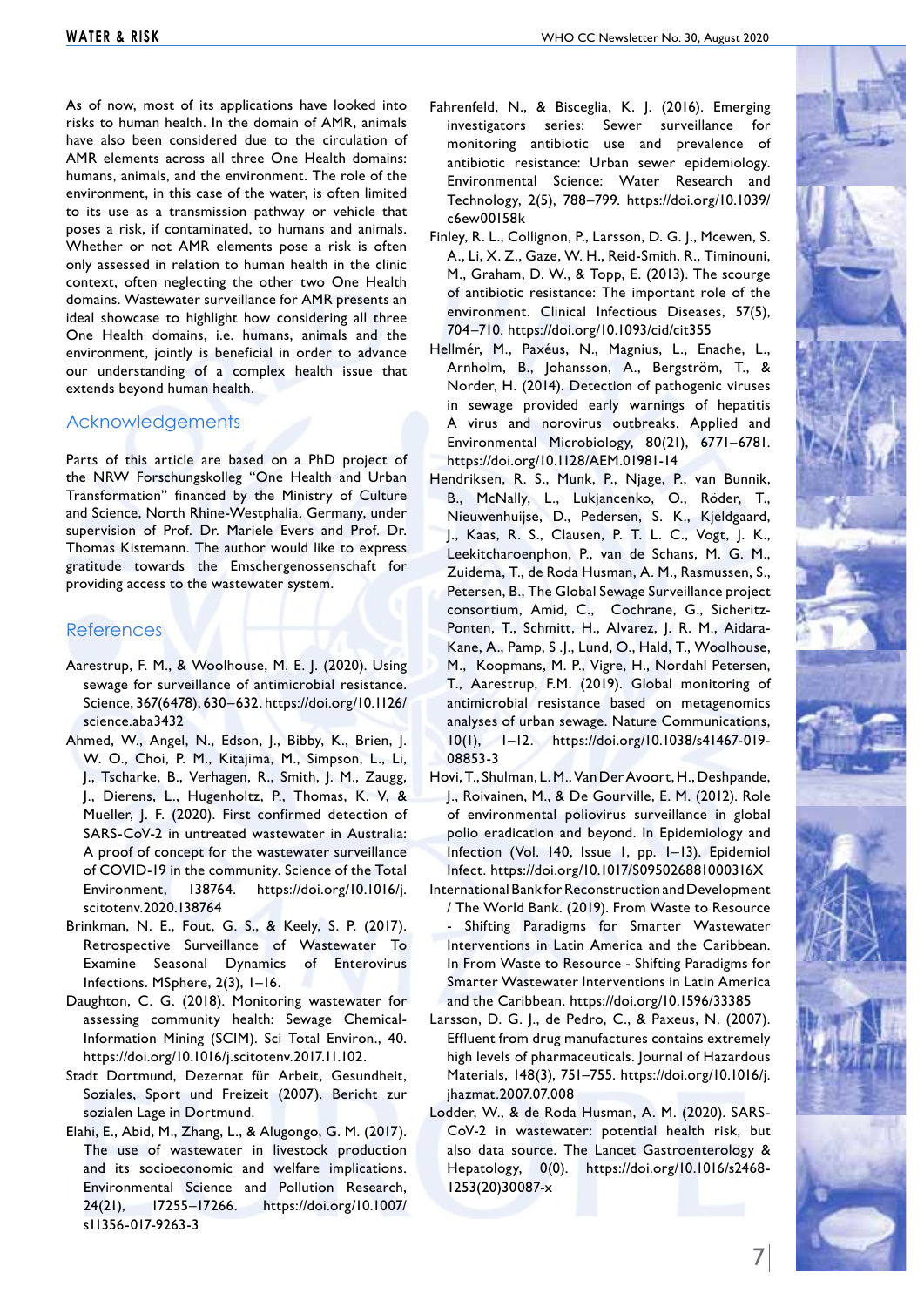- Mao, K., Zhang, K., Du, W., Ali, W., Feng, X., & Zhang, H. (2020). The potential of wastewater-based epidemiology as surveillance and early warning of infectious disease outbreaks. Current Opinion in Environmental Science & Health. https://doi. org/10.1016/j.coesh.2020.04.006
- Medema, G., Heijnen, L., Elsinga, G., Italiaander, R., & Brouwer, A. (2020). Presence of SARS-Coronavirus-2 in sewage. medRxiv. https://doi. org/10.1101/2020.03.29.20045880
- Müller, H., Sib, E., Gajdiss, M., Klanke, U., Lenz-Plet, F., Barabasch, V., Albert, C., Schallenberg, A., Timm, C., Zacharias, N., Schmithausen, R. M., Engelhart, S., Exner, M., Parcina, M., Schreiber, C., & Bierbaum, G. (2018). Dissemination of multi-resistant Gramnegative bacteria into German wastewater and surface waters. FEMS Microbiology Ecology, 94(5), 1–11. https://doi.org/10.1093/femsec/fiy057
- Picão, R. C., Cardoso, J. P., Campana, E. H., Nicoletti, A. G., Petrolini, F. V. B., Assis, D. M., Juliano, L., & Gales, A. C. (2013). The route of antimicrobial resistance from the hospital effluent to the environment: Focus on the occurrence of KPC-producing Aeromonas spp. and Enterobacteriaceae in sewage. Diagnostic Microbiology and Infectious Disease, 76(1), 80–85. https://doi.org/10.1016/j.diagmicrobio.2013.02.001
- Savin, M., Bierbaum, G., Hammerl, J. A., Heinemann, C., Parcina, M., Sib, E., Voigt, A., & Kreyenschmidt, J. (2020). Antibiotic-resistant bacteria and antimicrobial residues in wastewater and process water from German pig slaughterhouses and their receiving municipal wastewater treatment plants. Science of the Total Environment, 727, 138788. https://doi.org/10.1016/j.scitotenv.2020.138788
- Schmiege, D., Evers, M., Kistemann, T., & Falkenberg, T. (2020). What drives antibiotic use in the community? A systematic review of determinants in the human outpatient sector. International Journal of Hygiene and Environmental Health, 226(February), 113497. https://doi.org/10.1016/j.ijheh.2020.113497
- Sims, N., & Kasprzyk-Hordern, B. (2020). Future perspectives of wastewater-based epidemiology: Monitoring infectious disease spread and resistance to the community level. Environment International, 139(February), 105689. https://doi.org/10.1016/j. envint.2020.105689
- Sinclair, R. G., Choi, C. Y., Riley, M. R., & Gerba, C. P. (2008). Chapter 9 Pathogen Surveillance Through Monitoring of Sewer Systems. Advances in Applied Microbiology, 65(January), 249–269. https://doi. org/10.1016/S0065-2164(08)00609-6
- Tilley, E., Lüthi, C., Morel, A., Zurbrügg, C., & Schertenleib, R. (2008). Compendium of Sanitation Systems and Technologies. Development, 158. http:// www.eawag.ch/organisation/abteilungen/sandec/ publikationen/publications\_sesp/downloads\_sesp/ compendium\_high.pdf
- CSDH (2008). Closing the gap in a generation: health equity through action on the social determinants of health. Final Report of the Commission on Social Determinants of Health. Geneva: World Health Organization.
- WHO (2018). Guidelines on sanitation and health. Geneva: World Health Organization. http://www. who.int/water\_sanitation\_health/publications/ guidelines-on-sanitation-and-health/en/
- Wu, F., Xiao, A., Zhang, J., Gu, X., Lee, W. L., Kauffman, K., Hanage, W., Matus, M., Ghaeli, N., Endo, N., Duvallet, C., Moniz, K., Erickson, T., Chai, P., Thompson, J., & Alm, E. (2020). SARS-CoV-2 titers in wastewater are higher than expected from clinically confirmed cases. MedRxiv, 2020.04.05.20051540. https://doi.org/10.1101/2020.04.05.20051540
- Wurtzer, S., Marechal, V., Jm, M., Moulin, L., Université, S., Metis, U. M. R., & Atelier, Z. (2020). Time course quantitative detection of SARS-CoV-2 in Parisian wastewaters correlates with COVID-19 confirmed cases. MedRxiv https://www.medrxiv.org/content/1 0.1101/2020.04.12.20062679v2.full.pdf
- WWAP. (2017). The United Nations World Water Development Report 2017. Wastewater: The Untapped Resource. https://doi.org/10.1017/ CBO9781107415324.004

**Dennis Schmiege** Center for Development Re-<br>search, University of Bonn, Germany

*d.schmiege@uni-bonn.de*



# **Human-surface water interactions and the transmission of water-related infectious diseases – schistosomiasis in Ghana**

Water quality issues are major challenges to humanity, death, illness, or disorder (UNECE/WHO, 1999). Water particularly in developing countries, due to high is important for the survival of humans, animals, and levels of water pollution (Mackinnon et al., 2019). The pollution of water resources is linked to humanwater interactions through recreation, land use, and poor waste management, which contribute to the generation of pollutants and the exposure of humans to water-related infectious diseases (WRID). WRID are described as any significant adverse effects on human health caused directly or indirectly through changes in pathways, particularly within urban systems and river

the quantity or quality of water systems that can lead to catchments (Ntajal et al., 2020). The direct dependence the functioning of aquatic ecosystems, however, it can serve as the vehicle for infectious disease transmission, given poor conditions of hygiene, sanitation, and healthseeking behaviors (Falkenberg et al., 2018; Mackinnon et al., 2019). A recent global review of the literature on human-surface water interactions revealed complex linkages to human health through interconnected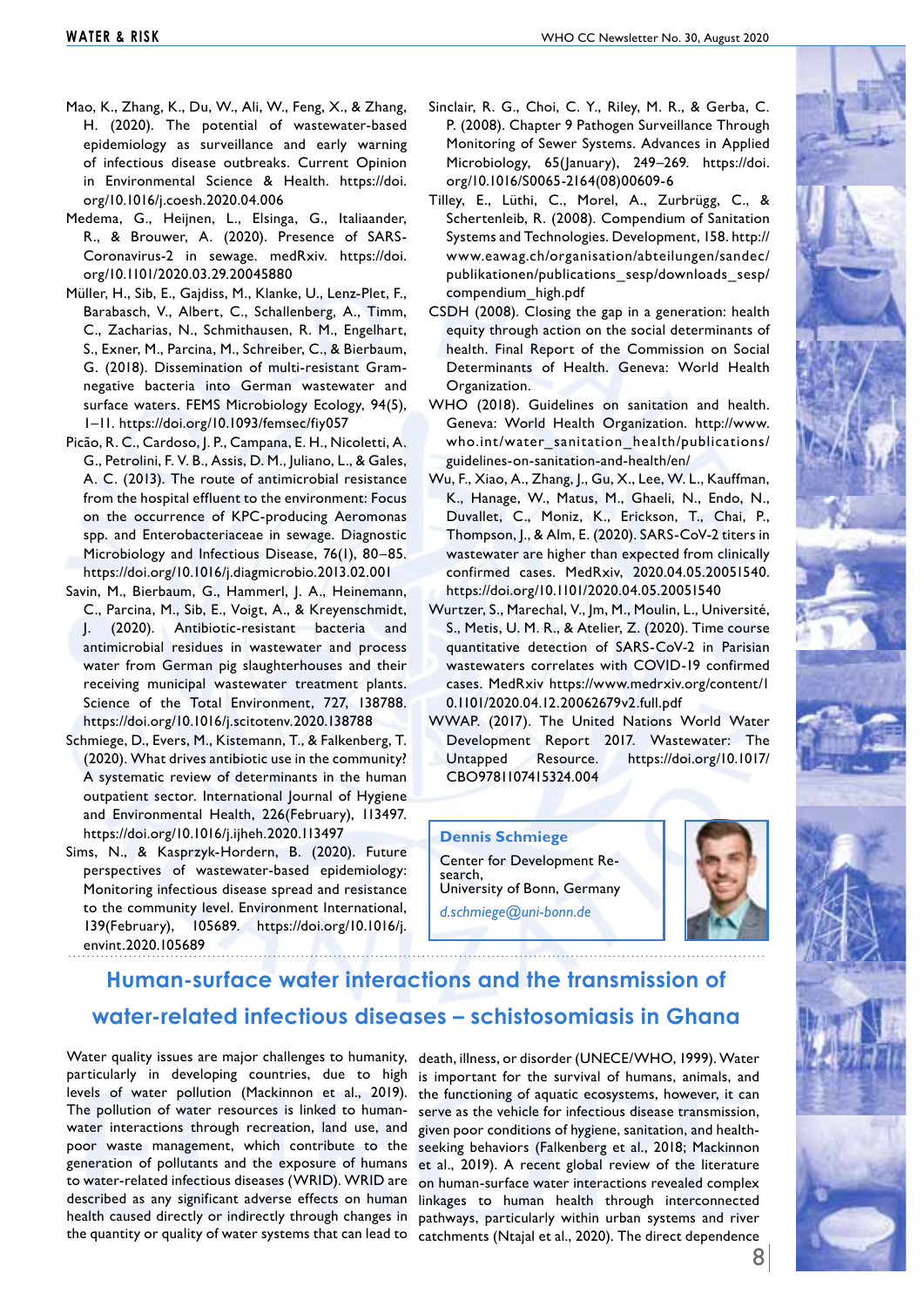on surface water systems creates possibilities for interactions between humans and animals within the environment. This can lead to the emergence of WRID such as schistosomiasis, through contacts with polluted water systems (Martel et al., 2019).

#### Surface water pollution and schistosomiasis transmission nexus

Schistosomiasis is a Neglected Tropical Disease (NTD), which affects the urinary and the intestinal systems of humans and animals through direct contact with polluted water. This is due to the pollution of surface water systems with human and (or) animal excreta containing eggs of *Schistosoma sp.* from an infected host (Kulinkina et al., 2019). The risk of schistosomiasis infections depends on the level of human exposure, water-contact patterns, and the definitive host immunity (Angelo et al., 2018; Kulinkina et al., 2019). The most common symptom of the disease is the observation of blood in urine or stool (Kulinkina et al., 2019; Tchuem-Tchuenté et al., 2017). Besides the environmental factors, which favor the survival and distribution of freshwater snails, humans and animals play major roles in the continuity of the schistosomiasis lifecycle (Figure 1) when they share a common water source (Chadeka et al., 2017). The Schistosomas parasite has a complex life cycle that requires freshwater snails as intermediate hosts in which the parasite undergoes development and the definitive hosts (humans and animals) in which it reaches maturity (Leger & Webster, 2017; McManus et al., 2010).

The cercariae, the parasitic larvae released from the snails, penetrate the skin of humans or animals, transform into schistosomula, enter the bloodstream, develop, pair up and start producing eggs in the bladder or rectum within approximately two weeks (Tchuem-Tchuenté et al., 2017). The interactions between *S. haematobium* (humans) and *S. bovis* (domestic animals) can lead to parasite-host switching, hybridization (emergence of new parasites), and introgression (i.e. gene flow from one species to the gene pool of another species). The consequent challenge is the emergence of new hybrid parasites, which resist the existing treatment and control measures, due to gaps in understanding of the genetic make-up of the new species. Pieces of evidence of hybridization and introgression have been reported across Sub-Saharan Africa, particularly in Senegal and Niger (Huyse et al., 2009; Webster et al., 2013; Webster et al., 2016).



al.,2017; and McManus et al., 2010)

# Human-water contact patterns and urinary schistosomiasis transmission in Accra, Ghana

As part of the implementation of the One Health research project, a cross-sectional survey was conducted to understand the influences of human surface-water contact patterns on the transmission of urinary schistosomiasis (*S. haematobium*) in Ghana. The study recruited 336 schoolchildren between the ages of nine and fifteen from six public schools, and distributed in six communities within the Lower Densu River catchment, upon obtaining ethical approval and the required permissions from the health and the education authorities in Ghana. The communities were purposively selected, due to the prevalence of schistosomiasis, and their proximity to surface water bodies and the possibilities of human-water interactions. These communities are located in the peri-urban areas of Accra and are characterized by rapid population growth, limited access to safe drinking water, and limited access to improved hygiene and sanitation (Nyarko et al., 2018).

In addition, the study engaged the disease control officers in the health centers of the various communities and the school staff with interviews on vaccinations and prevention measures. Further, the study conducted on-site observations including the sources of drinking water for the communities and domestic animals. The binary logistic regression analysis was performed to determine the correlation between the dependent (blood in urine) and the independent variables (gender, water-contact frequency, and duration), the odds ratios, using binary data from the survey.

#### What are the outcomes of the study?

**Observed and unreported "blood in urine".** The results revealed that 29% of the schoolchildren had experienced blood in their urine in the past six months. The result of the regression analysis revealed that gender was a statistically significant predictor of blood in the urine. Odds ratio analysis shows that male schoolchildren had 4.52 fold odds of being infected by *S. haematobium* compared to female pupils. The study found that males experienced 78% of the cases of blood in urine, which is a reflection of their more frequent engagement in recreational activities such as swimming in the water. It was found that most of these cases of blood in urine were not reported to caretakers, and the few reported cases were not reported in due time. This result is of concern as untreated schistosomiasis cases can destroy the urinary systems and can potentially reinforce the *S. haematobium* transmission cycle, through the release of eggs with urine and fecal matter into surface water.

**Limited access to safe drinking water, and improved sanitation and hygiene facilities.** The result of the survey revealed that 49% of the children's households depended directly on untreated water from the Densu River and the surrounding streams as the main source of water. Besides the risk of cholera and diarrheal diseases, this water is the habitat of *Bulinus* snails, the intermediate host of *Schistosoma sp.*, which Figure 1: Schistosoma lifecycle. (Source: adapted from Ciddio et

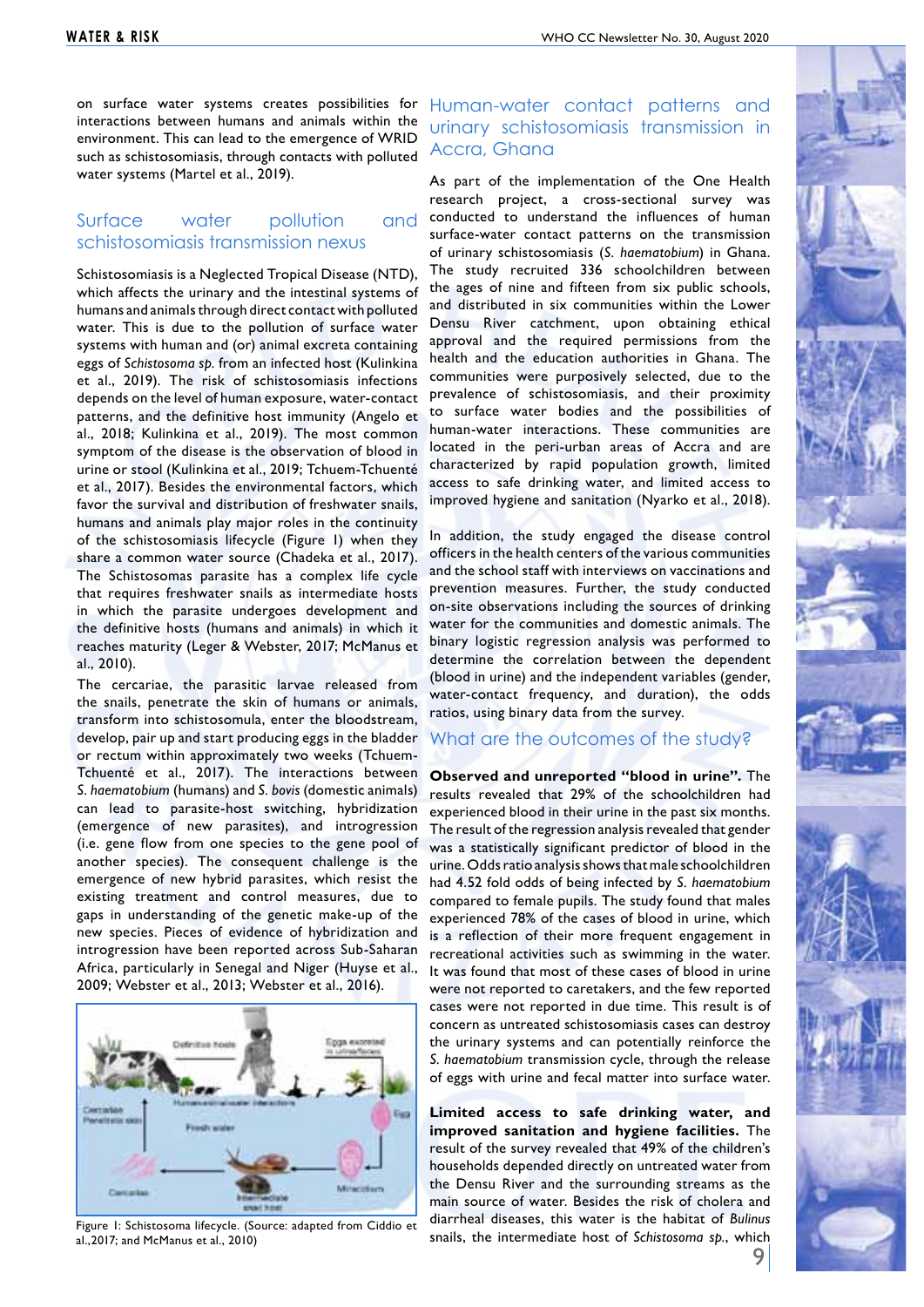releases cercariae into the water. When humans enter the water and get into contact with the cercariae they penetrate their skin and enter into the bloodstream. On-site observations revealed a critical factor in the transmission of schistosomiasis, which are cattle that share the same water sources with households in the Densu River catchment. This can facilitate the interactions between *S. bovis* and *S. haematobium*, resulting in the emergence of new hybrid pathogens.



Figure 2: Snails sampled at the community water access point in the Densu River at Kojo Ashong (Source: J. Ntajal)

It was found that Ventilated Improved Pit latrines (VIP) were available and accessible in all of the six schools included in the study. However, 53% of the schoolchildren depended on public toilet facilities at home, which were found in poor conditions and additionally required usage-fees. These conditions were the reason for 33% of the children to practice open defecation. Furthermore, 48% of those children practicing open defecation did so mainly in (and) around the water bodies. The fecal matter and urine of infected humans play a major role in the infection of the *Bulinus* snails, which in turn releases the cercariae that infect humans. As the two hosts meet in a common water body (Figure 2), the schistosomiasis transmission cycle is reinforced, amplifying the incidence and prevalence of the disease.

**Surface water-contact activities.** The understanding of human water-contact patterns provides a holistic view of the various activities at the community level, which predefine the levels of exposure to the cercariae. The results from the survey of water-contact activities revealed that 53% (34% male, and 19% female) of the schoolchildren were engaged in recreational activities (i.e. swimming), 28% were involved in domestic activities such as washing clothes and fetching water for households use, and 19% were engaged in occupational activities (fishing, irrigation, and crossing streams to reach the school, farms, markets, etc.). The most crucial aspects of the water-contact activities are the frequency and duration of water-contacts. It was found that 39% of the children had water-contacts more than twice per week, and 42% had an average water-contact duration of over 30 minutes. Frequent water-contacts and longer durations increase human exposure to cercariae, thus indicating a higher risk of infection (Figure 3). The result of the regression analysis shows that recreational activity was a significant exposure factor. Children, who were engaged in recreational activity (swimming), had 2.249 times the odds of *S. haematobium* infection. Children who had water-contacts of over 30 minutes per week had double the odds of being infected compared to those with less than 30 minutes of exposure per week.

#### Are there control and prevention measures?

The outcome of the interviews with the disease control officers of the health centers in the various communities and the school staff revealed that there were no schistosomiasis prevention measures established in the communities as well as in most endemic areas in Ghana. As a control measure in the communities, praziquantel was supplied by the government and NGOs during mass drug administration campaigns. In our study, it was found that 46% of the children had received this treatment. However, studies proved that besides the side effects, praziquantel is not the best option as it is not efficient in controlling the schistosomes (Martel et al., 2019; Vale et al., 2017). The disease control officers also mentioned the implementation of sensitization programs to educate the children on the effects and the transmission pathways of the helminthic diseases in the area, but the impacts of such programs on the communities appeared insufficient, due to lack of collaborative efforts among stakeholders.

#### The way forward – One Health approach?

Schistosomiasis is of considerable medical and veterinary significance, which requires integrated and collaborated solutions for its prevention and eradication. These strategies are part of the holistic One Health approach, which takes into account human interactions with animals (animal definitive host and the intermediate snail host) within the natural and the builtenvironment. As part of the One Health approach, interdisciplinary and collaborative approaches focusing on human, animal, and environment dimensions can reduce human exposures to *Schistosomas sp.* as well as ensure human and environmental health security. The study highlighted gaps and challenges that still need to be tackled to control and prevent the disease. Considering the transmission cycle of *Schistosomas sp.*, human-water interaction is a key component in the functioning and continuity of its lifecycle.



Figure 3: Community sharing the same water source with livestock in the Weija Lake, Ghana (Source: J. Ntajal)

Therefore, reducing these interactions, through consistent supply of safe drinking water, access to improved sanitation and hygiene free of charge in communities, reducing animals access to the community drinking water sources, corroborated by the implementation of public sensitization programs,

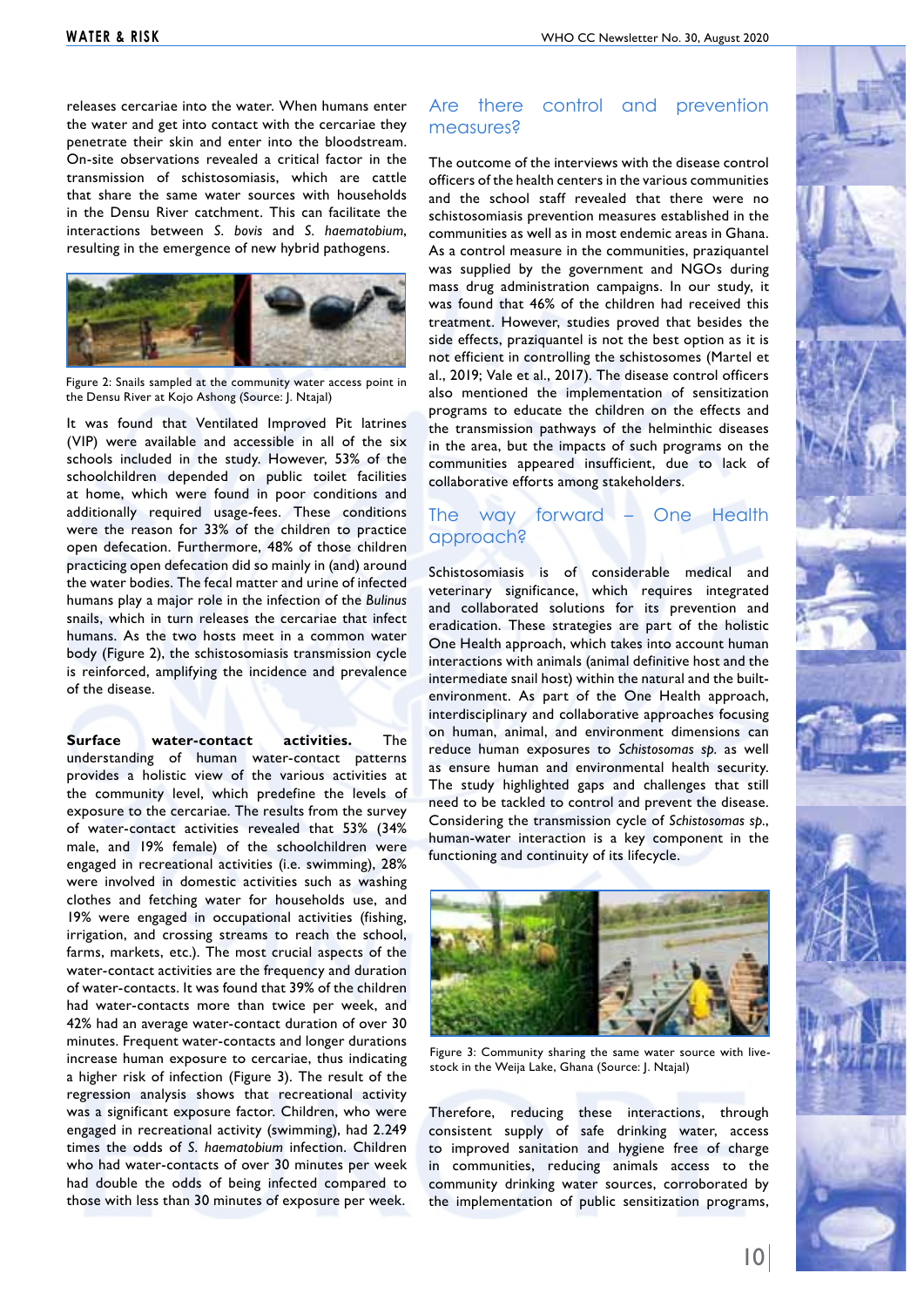combined with snail population and vegetation control can contribute to the reduction of human exposure and the prevalence of schistosomiasis.

#### Acknowledgment

This study was made possible through the funding from the Ministry of Culture and Science, North Rhine-Westphalia, Germany, under the Forschungskolleg "One Health and Urban Transformation". Many thanks to Prof. Dr. Mariele Evers, Prof. Dr. Thomas Kistemann, and Dr. Timo Falkenberg for supervision and their great support in conducting this study. We are grateful to Ghana Education Service and Ghana Health Service for their approval of the study. Thanks to the Center for Neglected Tropical Diseases in Accra, Ghana for their support during the fieldwork.

#### **References**

- Angelo, T., Buza, J., Kinung'Hi, S. M., Kariuki, H. C., Mwanga, J. R., Munisi, D. Z., & Wilson, S. (2018). Geographical and behavioral risks associated with Schistosoma haematobium infection in an area of complex transmission. Parasites and Vectors, 11(1), 1–9. https://doi.org/10.1186/s13071-018-3064-5
- Chadeka, E. A., Nagi, S., Sunahara, T., Cheruiyot, N. B., Bahati, F., Ozeki, Y., Inoue, M., Osada-Oka, M., Okabe, M., Hirayama, Y., Changoma, M., Adachi, K., Mwende, F., Kikuchi, M., Nakamura, R., Kalenda, Y. D. J., Kaneko, S., Hirayama, K., Shimada, M. Ichinose, Y., Njenga S. M., Matsumoto S., Hamano S. (2017). Spatial distribution and risk factors of Schistosoma haematobium and hookworm infections among schoolchildren in Kwale, Kenya. PLoS Neglected Tropical Diseases, 11(9), 1–17. https://doi. org/10.1371/journal.pntd.0005872
- Ciddio, M., Mari, L., Sokolow, S. H., De Leo, G. A., Casagrandi, R., & Gatto, M. (2017). The spatial spread of schistosomiasis: A multidimensional network model applied to the Saint-Louis region, Senegal. Advances in Water Resources, 108, 406– 415. https://doi.org/10.1016/j.advwatres.2016.10.012
- Falkenberg, T., Saxena, D., & Kistemann, T. (2018). Impact of wastewater-irrigation on in-household water contamination. A cohort study among urban farmers in Ahmedabad, India. Science of the Total Environment 639, 988-996 https://doi.org/10.1016/j. scitotenv.2018.05.117
- Huyse, T., Webster, B. L., Geldof, S., Stothard, J. R., Diaw, O. T., Polman, K., & Rollinson, D. (2009). Bidirectional introgressive hybridization between a cattle and human schistosome species. PLoS Pathogens, 5(9). https://doi.org/10.1371/journal. ppat.1000571
- Kulinkina, A. V, Kosinski, K. C., Adjei, M. N., Osabutey, D., Gyamfi, B. O., Biritwum, N., Bosompem, K. M., & Naumova, E. N. (2019). Contextualizing Schistosoma haematobium transmission in Ghana : Assessment of diagnostic techniques and individual and community water-related risk factors. Acta

Tropica, 194 (August 2018), 195–203. https://doi. org/10.1016/j.actatropica.2019.03.016

- Leger, E., & Webster, J. P. (2017). Hybridizations within the Genus Schistosoma: Implications for evolution, epidemiology, and control. In Parasitology (Vol. 144, Issue 1, pp. 65–80). Cambridge University Press. https://doi.org/10.1017/S0031182016001190
- Mackinnon, E., Ayah, R., Taylor, R., Owor, M., Ssempebwa, J., Olago, l. D., Kubalako, R., Dia, A. T., Gaye, C., C. Campos, L., & Fottrell, E. (2019). 21st-century research in urban WASH and health in sub-Saharan Africa: methods and outcomes in transition. International Journal of Environmental Health Research, 29(4), 457–478. https://doi.org/10. 1080/09603123.2018.1550193
- Martel, R. A., Osei, B.G., Kulinkina, A.V., Naumova, E.N., Abdulai A.A., Tybor, D, et al. (2019) Assessment of urogenital schistosomiasis knowledge among primary and junior high school students in the Eastern Region of Ghana: A cross-sectional study. PLoS ONE, 14(6): e0218080. https://doi.org/10.1371/ journal.pone.0218080
- McManus, D. P., Gray, D. J., Li, Y., Feng, Z., Williams, G. M., Stewart, D., Rey-Ladino, J., & Ross, A. G. (2010). Schistosomiasis in the People's Republic of China: The era of the Three Gorges Dam. Clinical Microbiology Reviews, 23(2), 442–466. https://doi. org/10.1128/CMR.00044-09
- UNECE/WHO Regional Office for Europe. (1999). Protocol on Water and Health to the 1992 Convention on the Protection and Use of Transboundary Watercourses and International Lakes. Geneva: United Nations Economic Commission for Europe/ World Health Organization Regional Office for Europe. http://www.euro. who.int/\_\_data/assets/ pdf\_file/0007/88603/E89602.pdf?ua=1.
- Ntajal, J., Falkenberg, T., Kistemann, T., & Evers, M. (2020). Influences of Land-Use Dynamics and Surface Water Systems Interactions on Water-Related Infectious Diseases—A Systematic Review. Water, 12(3), 631. https://doi.org/10.3390/w12030631
- Nyarko, R., Torpey, K., & Ankomah, A. (2018). Schistosoma haematobium, Plasmodium falciparum infection, and anemia in children in Accra, Ghana. Tropical Diseases, Travel Medicine and Vaccines, 4(1), 3. https://doi.org/10.1186/s40794-018-0063-7
- Tchuem-Tchuenté, L. A., Rollinson, D., Stothard, J. R., & Molyneux, D. (2017). Moving from control to elimination of schistosomiasis in sub-Saharan Africa: Time to change and adapt strategies. Infectious Diseases of Poverty, 6(1), 1–14. https:// doi.org/10.1186/s40249-017-0256-8
- Vale, N., Gouveia, M. J., Rinaldi, G., Brindley, P. J., Gärtner, F., & Da Costa, J. M. C. (2017). Praziquantel for schistosomiasis: Single-drug metabolism revisited, mode of action, and resistance. In Antimicrobial Agents and Chemotherapy (Vol. 61, Issue 5). American Society for Microbiology. https:// doi.org/10.1128/AAC.02582-16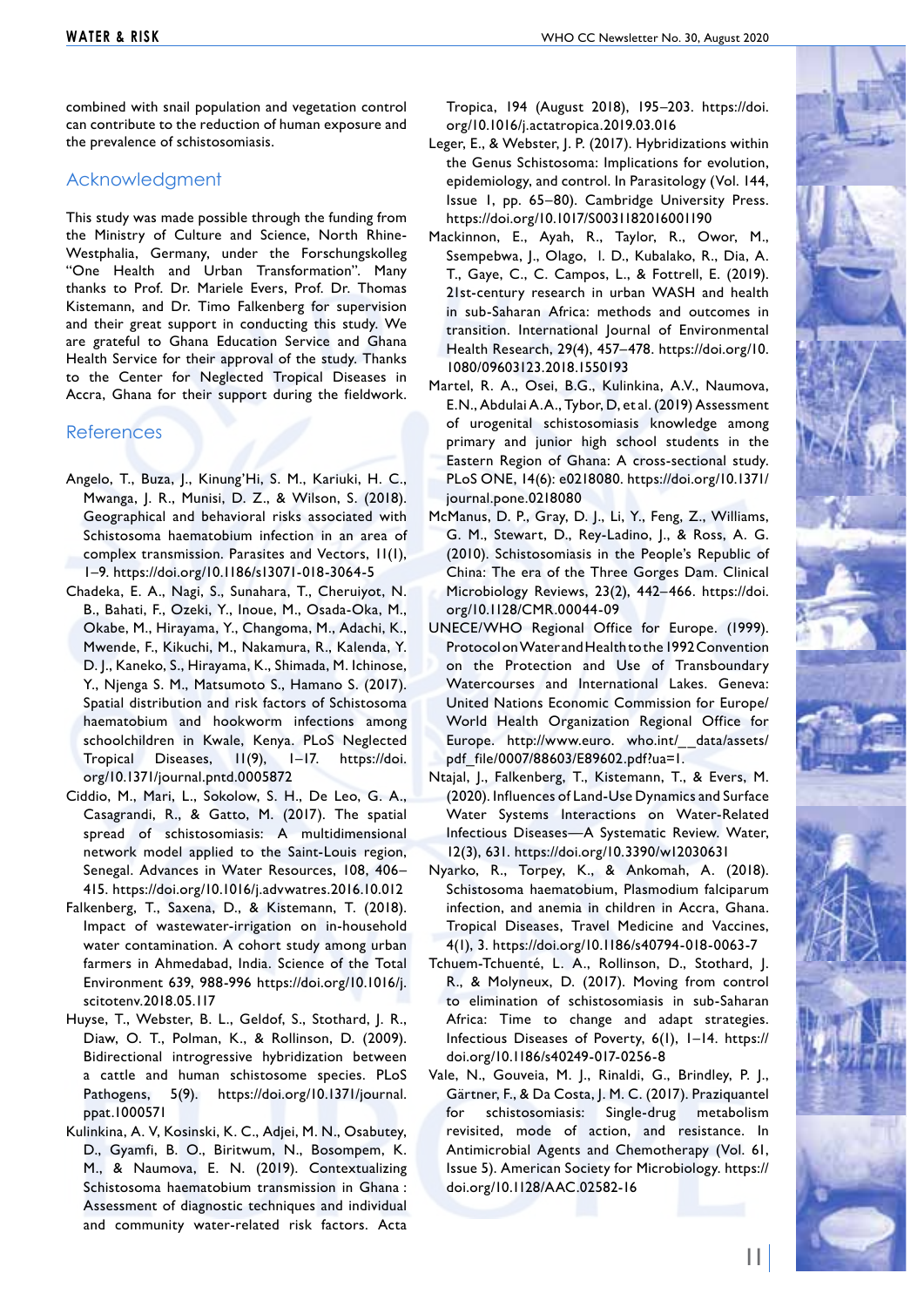- Webster, B. L., Diaw, O. T., Seye, M. M., Webster, J. P., & Rollinson, D. (2013). Introgressive Hybridization of Schistosoma haematobium Group Species in Senegal: Species Barrier Break Down between Ruminant and Human Schistosomes. PLoS Neglected Tropical Diseases, 7(4). https://doi.org/10.1371/ journal.pntd.0002110
- Webster, J. P., Gower, C. M., Knowles, S. C. L., Molyneux, D. H., & Fenton, A. (2016). One health - an ecological and evolutionary framework for tackling Neglected Zoonotic Diseases. Evolutionary Applications, 9(2), 313–333. https://doi.org/10.1111/ eva.12341

#### **Joshua Ntajal**

Center for Development Re- search, University of Bonn, Germany *joshuantajal@uni-bonn.de*



# **The salutogenic aspects of urban waters: Promoting 'blue health' in cities**

Generally, a multitude of pathways links urban waters to health (Rietveld et al., 2016). While research of the urban blue (Kistemann et al., 2010) has focused for a long time on hydrophobic (i.e., harmful) dimensions – e.g. water as a carrier for pathogens and the broader societal impacts of water-associated diseases (Rietveld et al., 2016) – the notion of salutogenic (i.e., healthprotecting and health-promoting) aspects for human health has received attention only in recent decades (Foley et al., 2019). This is in so far remarkable as increasing research points to the many ways in which people benefit from blue space exposure beyond the essential provisions for water, sanitation and hygiene (WASH). Four main mechanisms link blue spaces to human health in a broader sense: (I.) provision of (regulating) ecosystem services and improved environmental quality; (II.) increased physical activity; (III.) relaxation and mental wellbeing; and (IV.) enhanced social interactions (White et al., 2018).

In the urban context, blue spaces such as rivers, lakes, ponds, and fountains have shown to offer significant cooling effects on urban heat islands (Völker et al., 2013; Sun & Chen, 2012) and canfurther reduce air and noise pollution (De Coensel et al., 2011; You et al., 2010; Kuttler et al., 2002). As highly attractive destinations, blue spaces motivate urban dwellers to be physically active and to engage with others, e.g., to spend time with family and friends, thus improving the physical and social wellbeing (Vert et al., 2019; White et al., 2018; Bell et al., 2017). By enabling stress relief, restoration and mental health care, blue spaces seem to be a potent instrument against major mental health problems that are significantly associated with urban living (Bell et al., 2017; Gruebner et al., 2017; Nutsford et al., 2016). Given the high land prices of urban blue spaces, urban waters –if carefully planned– provide immense business opportunities with a high return on investment that, in turn, can enhance the health-related quality of life

within cities in the long run (e.g., provision of jobs and high-quality housing, attracting cultural industry) (Samant & Brears, 2017; Carta, 2016).

While the diverse health hazards of water must not be neglected, it is, on the other side, fair to say that blue spaces contribute to comfortable living conditions within cities and provide direct health benefits in terms of physical, social and mental wellbeing. Research indicates that blue spaces might be most beneficial for vulnerable populations, such as socio-economically disadvantaged people (Bell et al., 2017). Additionally, 'the blue' can have beneficial effects on the urban ecosystems, for example, providing habitat for urban wildlife, increasing urban biodiversity and helping to mitigate climate change through ecological ('water-sensitive') urban design (Dysom & Yocom 2015). However, compared to green space-health research, considerable knowledge gaps exist on 'blue health' particularly within the urban context (Völker et al., 2018; Völker & Kistemann, 2015; Völker & Kistemann, 2011). For example, little is known on the differences in the "cultural geographies of water" that exist among urban populations in different spatial and cultural contexts (Foley & Kistemann, 2015). Holistic approaches that consider integrated benefits for human, animal and environmental health (One Health) are yet another item on the blue health research agenda (Foley et al., 2019). This article draws on the health potential of urban blue spaces for senior citizens that we have explored in two diverse case study areas: Ahmedabad, India, and Ruhr Metropolis, Germany.

Our work has been guided by the question: how elderly people perceive and use urban blue spaces within their city and what (e.g., which landscape features) constitutes their blue health experiences. Additionally, we wanted to understand the local policies on 'urban blueing and greening' and explore how the supply of blue spaces matches the demand of senior citizens as a vulnerable population mostly overlooked in urban development discourses (Buffel & Phillipson, 2016).

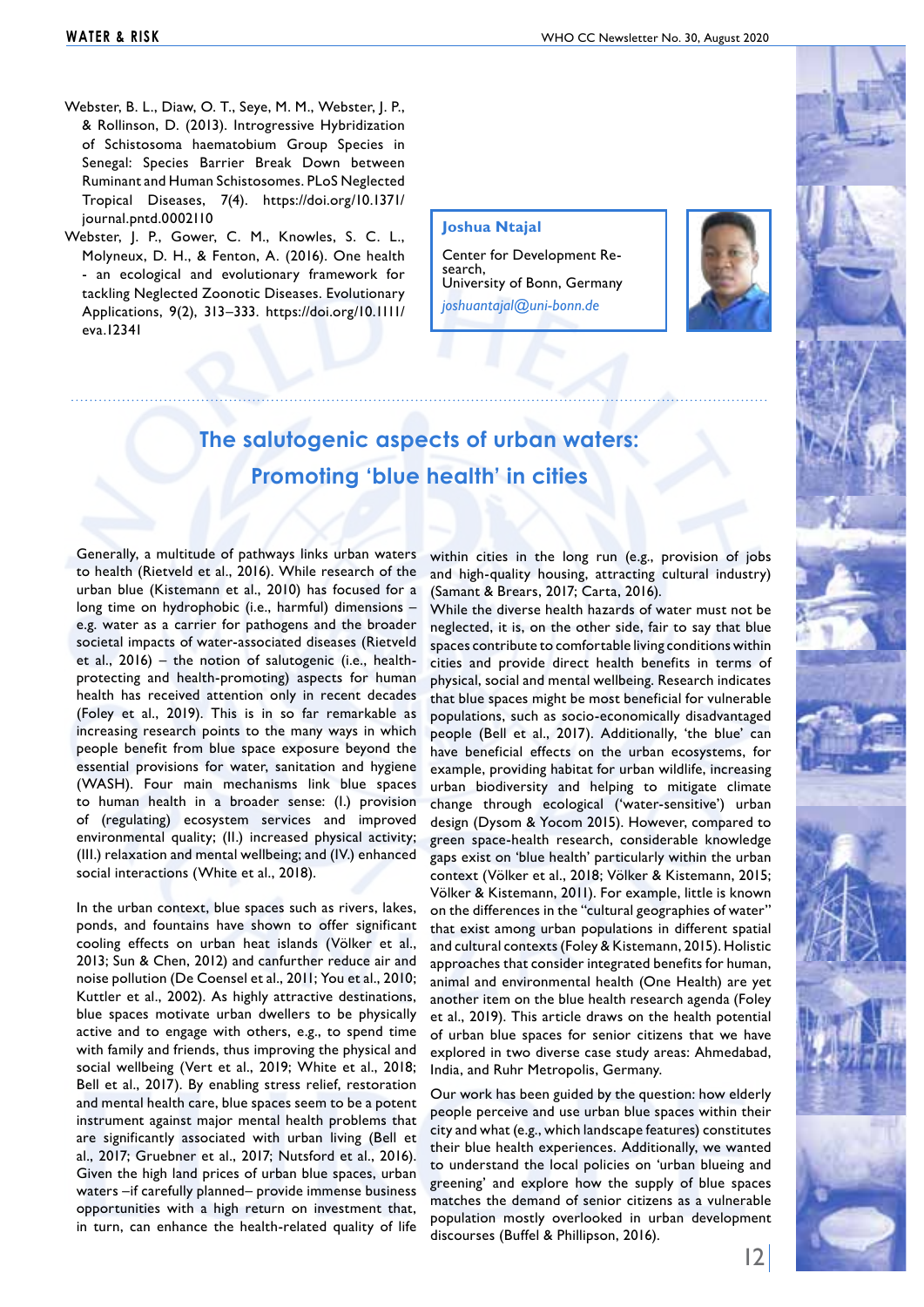# Methodological approach 'Photovoice': Capturing 'blue health' through photography

Given the health potential of blue spaces, these environments can be described as "potentially therapeutic landscapes" (Conradson, 2005) to acknowledge not only the potential adverse effects inherent in water but also the unpredictable manifestation of health outcomes dependent on individual and local circumstances (Figure 1).



Figure 1: Setting up the photo-based choice experiment

A complex set of mediating and moderating factors influences the relationship between blue spaces and health. Consequently, not every blue space visit enhances health and not everywhere are blue spaces good for public health (White et al., 2018). Based on the work of Gesler (1992), Völker & Kistemann (2011, 2015) developed a revised version of the therapeutic landscape model to assess salutogenic health processes in blue spaces. The concept consists of four dimensions of health-related appropriation occurring in a place, defined as the experienced space, symbolic space, social space, and activity space (see fig. 2). These dimensions can be used to guide the research process from data collection to data analysis (e.g. to structure and classify blue health outcomes). In this study, we integrated the model into the methodology photovoice – "a process by which people can identify, represent and enhance their community through a specific photographic technique" (Wang & Burris, 1997: 369). Photovoice has been chosen as the main research approach as it allows capturing individual and group experiences of (blue) spaces, while assessing the perspectives of policymakers and other stakeholders, and, merging the results in the end.

In each case study area, on the demand side, we conducted a baseline survey linked to a one-week participant observation period at a selected urban blue space, followed by individual "photowalks" (i.e., photobased walking interviews), focus group discussions, and photo-based choice experiments. On the supply side, we conducted key informant and expert interviews with diverse stakeholders involved in urban blue space planning and policy.



Figure 2: Revised therapeutic landscape model. "Dimensions are not distinctly separated from each other, but can coincide, resulting in a therapeutic landscape" (Völker & Kistemann 2015: 197)

To ensure comparison and a transfer of lessons learned between the two case studies, several eligibility criteria were applied consistently in two areas, including: the selection of comparable blue spaces; inclusion criteria for sampling senior citizens (e.g. aged 65 years plus, permanent and retired residents); and the selection of interview experts with similar professional backgrounds (e.g. landscape architects, urban planners) and fields of expertise (e.g. gerontology, age-friendly city design). Fig. 3 gives an overview of the research design and the multiple case study processes.

For the purpose of this article, as the research is still ongoing, we only refer to the preliminary results of the Indian case study (Figure 4). On the demand side, the participants' observation and the baseline survey revealed that the main visitors of the selected site are mostly young- and middle-old (i.e. younger than 80 years) senior citizens with upper-and-middle-income. Among them, many were Hindu men of affluent neighbourhoods close by. In accordance with the key



 Figure 3: The multiple case-study procedure using the photovoice methodology (Author's compilation)

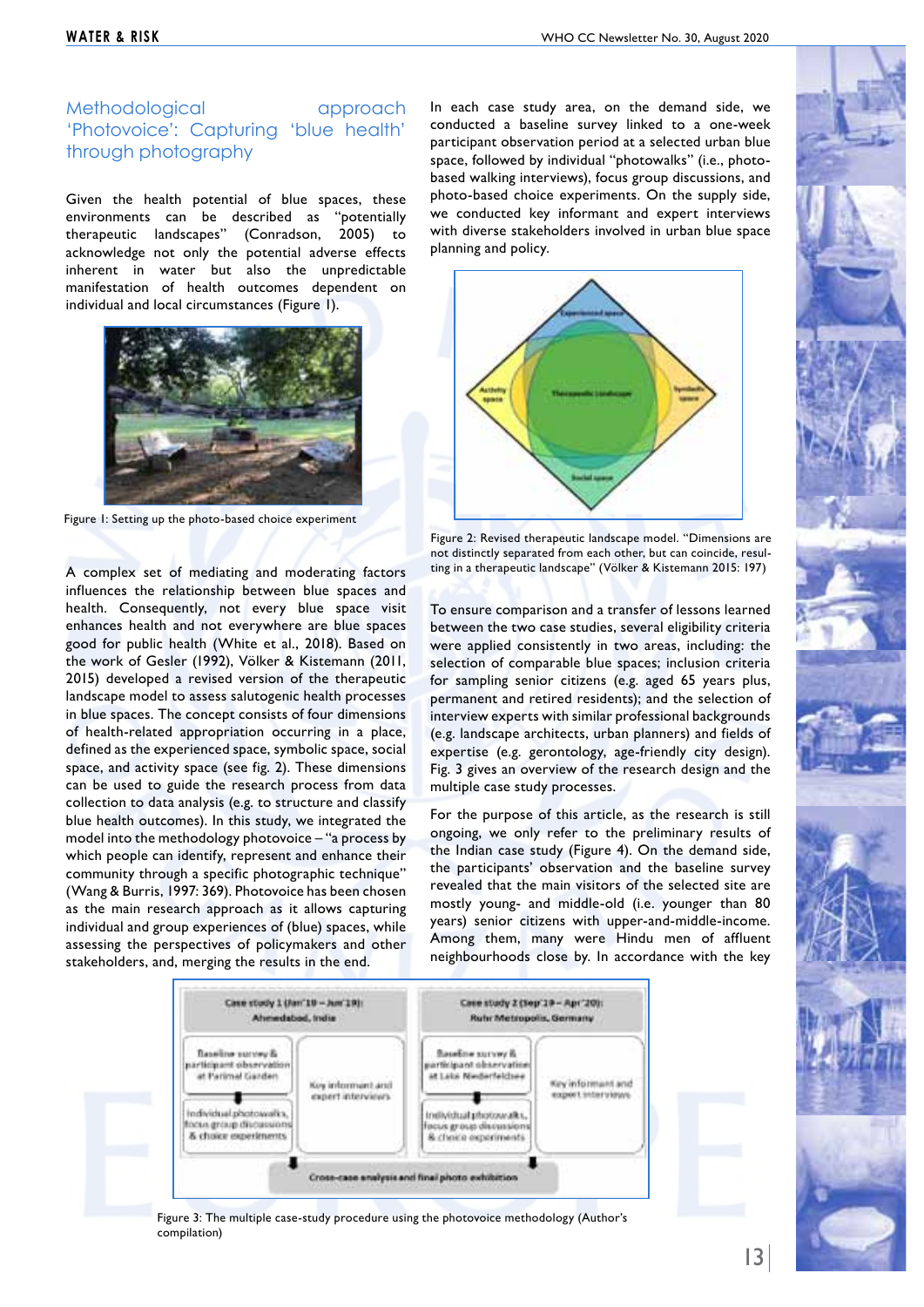informant interviews, the results indicate that in Indian states like Gujarat, where a patriarchal caste-class system continues to determine the societal structures, urban blue spaces might be to a significant extent gendered public spaces that display social hierarchies.



Figure 4: main research site "Parimal Garden", and the lotus lake within a municipal park in central Ahmedabad, in the state of Guiarat

These results are consistent with other research done in Ahmedabad and in India, showing for example that older women – because of the continuity of traditional gender roles and the lack of economic independence – are still very much restricted to the domestic sphere of their families, thus limiting their possibilities for external support and social interaction (Gangopadhyay & Samanta, 2017). Although urban parks like Parimal Garden are officially accessible for everyone, perceived accessibility limitations and lack of opportunities (e.g. because of family duties or precarious subsistence living conditions) may contribute to excluding certain social groups – such as older women, people of lower castes, as well as religious and ethnical minorities – from using these health resources. Naturally, having blue-green spaces around is a prerequisite to obtaining access to the 'blue' and 'green'. Mobility, in a dense, traffic-congested Indian megacity, was one of the most pressing challenges to access the blue space noted by our photovoice participants, even for those belonging to higher social classes and living in close vicinity. This underlines the importance of considering the special mobility needs of urban seniors in the planning and design of urban blue spaces and the way to reach them (see fig. 5). The

lack of public transportation and walkable urban design wasone of the main reasons why the study participants rarely visit other blue spaces in Ahmedabad, making Parimal Garden even more important for them.



Figure 5: "Photo-walking" to the Riverfront: The go-along research tool captures barriers such as steps in senior citizens' blue space access

# Blue health experiences of senior citizens in Ahmedabad

The first research step showed that urban seniors make up a large part of the park users and hold a strong relationship to the place. The data confirmed that a blue space is important to facilitate healthy practices, with potential benefits for the health of the senior visitors. Mostly all survey participants ( $n = 29$ ) reported coming daily to the park for physical activity, participation in socio-cultural and sports groups (e.g. laughing yoga), social interaction and enjoying the contact to nature. For 2/3 of the participants, the Lotus Lake is very important and enhances the amenity value of the park.

In a second step, the individual photowalks  $(n = 4)$ allowed for an in-depth examination of elderly people's urban blue space-health relationship considering their embodied identities, individual living arrangements and changes over the life course, respectively. Major results include the identification of age-friendly therapeutic landscape elements and deeper knowledge of the mechanisms through which 'the blue' benefits urban seniors' health and wellbeing.



 Figure 6: Blue health appropriation in Parimal Garden according to the therapeutic landscape model by Kistemann & Völker (2015)

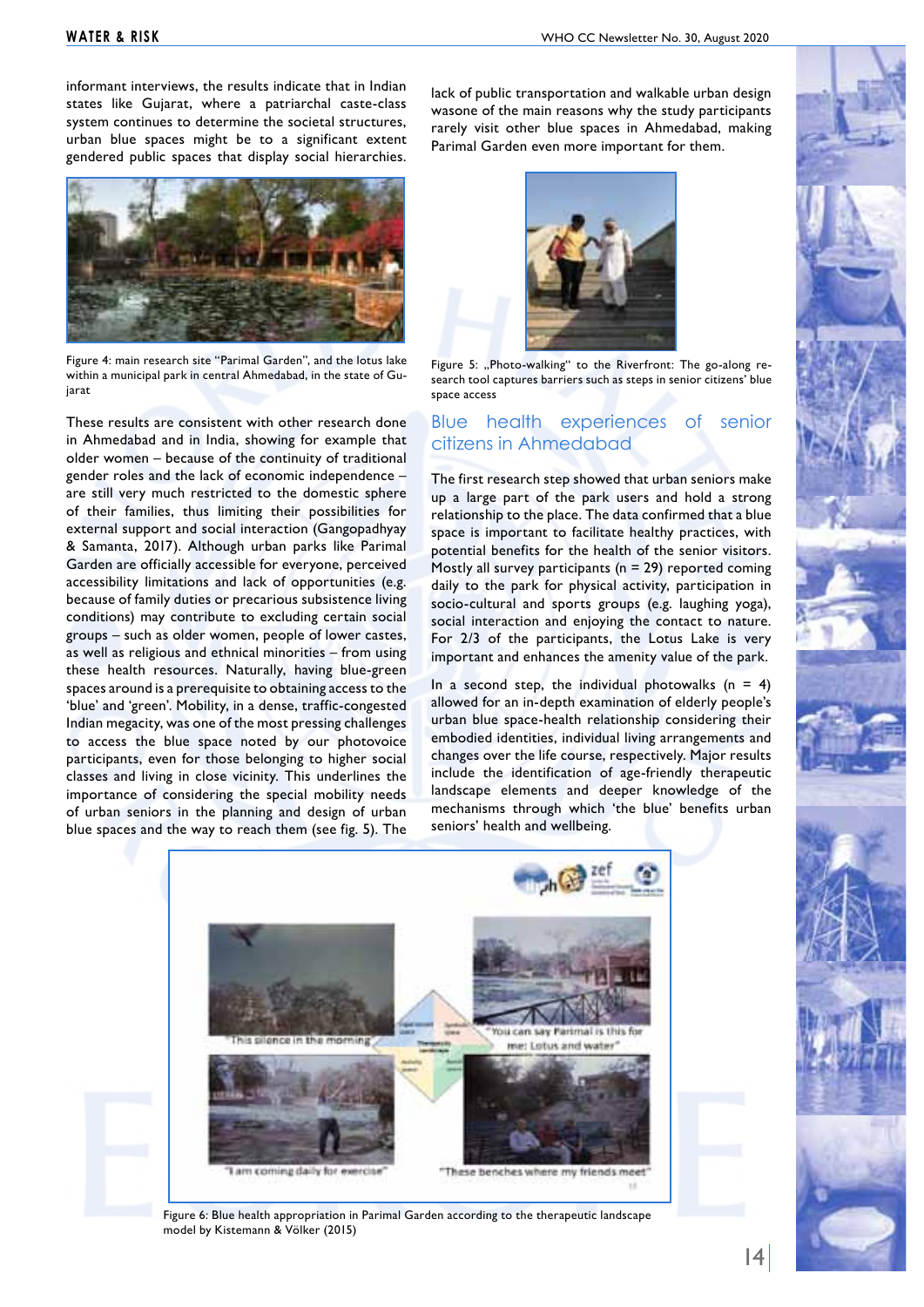The participants reported on experiences of all four dimensions of health appropriation according to the therapeutic landscape model (see fig. 6). Additionally, the photo-based choice experiments helped to reveal older adult's blue landscape preferences, showing for example that artificial water elements and manmade environments such as the Lotus Lake in Parimal Garden, a fountain, the riverfront walkway and a manmade lake within an entertainment park, belong to the most preferred landscapes, more than natural blue spaces.



Figure 7: The Sabarmati River close to Muslim communities outside the city center

As the sampling in Parimal Garden turned out to be biased towards older Hindu men of higher social classes, we reached out to senior citizens clubs to conduct focus group discussions with elderly people of different backgrounds (e.g. Muslim senior citizens, a traditionally suppressed religious minority in Ahmedabad).

This allowed to shed light into differently blue health experiences and blue space needs among the urban seniors. It became evident that questions regarding access to and design of recreational blue spaces for minority groups are primarily linked to general questions of environmental justice, given the fact that Muslim citizens in Ahmedabad usually live segregated in areas that are deprived of access to any well-maintained public (green, blue, or grey) space (fig. 7 and 8).

#### Urban blue governance in Ahmedabad:



Figure 8: The Sabarmati Riverfront in the city center

#### Dried out lakes and waterfront revitalization

On the supply side, results of the key informant and expert interviews ( $n = 20$ ) confirmed the existing socio-spatial inequities in access to the 'therapeutic blue' within the city. One of the most discussed topics in the city is the regeneration of the Sabarmati Riverfront, a 250 million USD flagship project in ongoing implementation since the late 1990s (AMC, n.y.).

Many interviewees sharply criticized the municipal corporation for clearing the riverfront slum communities and resettling more than 10,000 urban poor families to the city outskirts, far away from the river that provided them livelihood and income opportunities (e.g. work as laundrymen). In contrast to the environmental improvements claimed from the government side, the majority of our interviewees highlighted that the project has further aggravated water scarcity in the region by recharging groundwater and diverting water from the river elsewhere.

While all attentions lie on upgrading the riverfront, almost nothing seems to be done to conserve the more than 100 historical urban lakes remaining in the city, increasingly deteriorated and almost dried out in consequence of rapid urbanization (Figure 9).



Figure 9: Shut off fountains and degraded lakes - a common picture of Ahmedabad's current urban blue space provision

Yet, local government's plans include large urban greening and 'beautification' initiatives in the next years that shall also benefit the communities currently underserved with recreational spaces. The private business sector is likely to be another important actor in Ahmedabad's future blue-green space development: among other parks, Parimal Garden is currently subject to urban regeneration planning (improving infrastructure and economy) by a local company as part of their investment in corporate social responsibility activities. What remained largely unclear in the interviews is the question: who will advocate for and take action on integrating the concerns and needs of Indian senior citizens into urban development? In times where – also in India – traditional family systems are under pressure and public pension systems do not adequately reach the majority of urban seniors, the third party sector mainly tries to care for the elderly. The reports of a national and locally active NGO highlight that health is an overriding concern for Indian older adults. Challenges arise particularly from dramatically increasing cases of elderly abuse and neglect, high medical cost and the lacking access to basic public healthcare and prevention measures (HelpAge India, 2016). Urban blue spaces are one of many possibilities for taking public health action on ageing Indian population.

# Conclusion: The search for the 'blue spatial match' continues

Our study contributes to the little but growing evidence-base on salutogenic aspects of urban waters and health, proving that blue spaces are not only associated with health risks but also entail a huge potential for promoting urban health (Foley et al., 2019; Garrett et al., 2019; Gascon et al., 2017). The increasing group of urban elderly people are likely to particularly benefit from blue space visits. However, this article has exemplarily shown that social inequalities are reflected

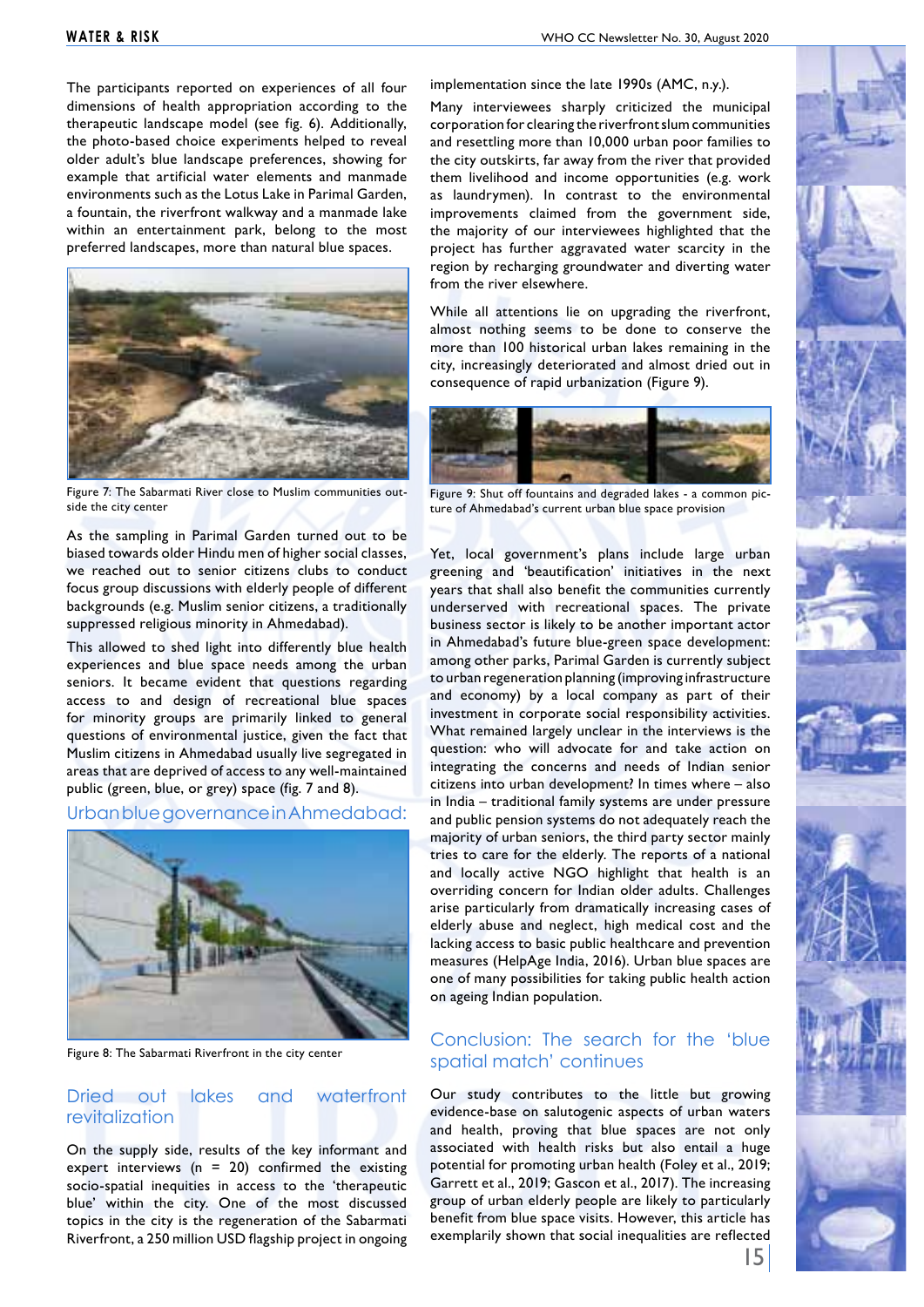in the accessibility and inefficient urban governance of the blue spaces. The urban blue governance is not yet able to fully consider and address the social inequalities in access to blue health; in a way that mostly wealthier and healthier individuals currently tend to have better access to (blue) therapeutic landscapes. Vulnerable populations, e.g. lower-income people, in contrast, usually suffer from higher disease burdens and unhealthy living conditions, while the lacking opportunities to use public health resources, including urban blue spaces. On the other side, studying senior citizens' blue health experiences has revealed that a differentiated view on vulnerable populations is required: ageing occurs very differently, but at the same time, elderly people of all socio-economic backgrounds might face common challenges, such as in terms of mobility or the present urban blue space design.

Particularly in developing countries like India, the weak structure of the civil society – lacking strong community-based organizations with the capacity to bring interests and topics into policymaking – is likely to impede participatory urban planning (UN-Habitat 2009). Thus, it remains questionable who will advocate for vulnerable social groups and the environment itself to ensure environmental justice and ecological health in blue space developments. Although urban planning and policy-making take place in diverse urban contexts, a stable, effective and accountable local government, aswell as a strong civil society is generally essential for urban planning to be effective (UN-Habitat 2009). To reach a socially and environmental inclusive 'spatial match' between health-enabling urban blue space provision and the needs of humans and urban ecosystems, there is still a long way to go –in Ahmedabad and many other cities across the world.

# Acknowledgment

Thanks are due to everyone who contributed to this study.

## References

- Ahmedabad Municipal Corporation (AMC) & Sabarmati Riverfront Development Corporation (SRFDC) (n.y.): Sabarmati Riverfront. Socializing a river & inclusive development. http://sabarmatiriverfront. com/UserFiles/File/INCLUSIVE%20GROWTH.pdf [30.05.2020].
- Bell, S. de; Graham, H.; Jarvis, S. & White, P. (2017): The importance of nature in mediating social and psychological benefits associated with visits to freshwater blue space. Landscape and Urban Planning 167, pp. 118–127. DOI: 10.1016/j. landurbplan.2017.06.003.
- Buffel, T. & Phillipson, C. (2016): Can global cities be 'age-friendly cities'? Urban development and ageing populations. Cities 55, pp. 94–100. DOI: 10.1016/j. cities.2016.03.016.
- Carta, M. (2016): The Waterfront Theorem: An Integrated and Creative Planning Approach. In: Carta, M. & Ronsivalle, D. (ed.): The Fluid City Paradigm. Cham: Springer International Publishing, pp. 19–30.
- De Coensel, B.; Vanwetswinkel, S. & Botteldooren, D. (2011): Effects of natural sounds on the perception of road traffic noise. The Journal of the Acoustical Society of America, 129, pp. 148-153. DOI: 10.1121/1.3567073.
- Dyson, K. & Yocom, K. (2015): Ecological design for urban waterfronts. Urban Ecosystems, 18, pp. 189– 208. DOI: 10.1007/s11252-014-0385-9.
- Foley, R.; Kearns, R.; Kistemann, T. & Wheeler, B. (2019): Introduction. In: Foley, R.; Kearns, R.; Kistemann, T. & Wheeler, B. (ed.): Blue Space, Health and Wellbeing: Routledge, pp. 1–18.
- Foley, R. & Kistemann, T. (2015): Blue space geographies. Enabling health in place. Health & place 35, pp. 157– 165. DOI: 10.1016/j.healthplace.2015.07.003.
- Gangopadhyay, J. & Samanta, T. (2017): 'Family matters'. Contributions to Indian Sociology 51, pp. 338–360. DOI: 10.1177/0069966717720962.
- Garrett, J. K.; White, M. P.; Huang, J.; Ng, S.; Hui, Z.; Leung, Colette, L. et al., (2019): Urban blue space and health and wellbeing in Hong Kong. Results from a survey of older adults. Health & place 55, pp. 100– 110. DOI: 10.1016/j.healthplace.2018.11.003.
- Gascon, M.; Zijlema, W.; Vert, C.; White, M. P.; Nieuwenhuijsen, M. J. (2017): Outdoor blue spaces, human health and well-being. A systematic review of quantitative studies. International journal of hygiene and environmental health, 220, pp. 1207–1221. DOI: 10.1016/j.ijheh.2017.08.004.
- Gesler, W. (1992). Therapeutic landscapes: Medical issues in light of the new cultural geography. Social Science & Medicine, 34, pp. 735-746. DOI: 10.1016/0277-9536(92)90360-3.
- Gruebner, O.; Rapp, M. A.; Adli, M.; Kluge, U.; Galea, S.; Heinz, A. (2017): Cities and Mental Health. Deutsches Arzteblatt international, 114, pp. 121– 127. DOI: 10.3238/arztebl.2017.0121.
- HelpAge India (2016): Population Ageing in India: Are we really ready for the challenges? HelpAge India Research & Development Journal, 22, pp. 3-4.
- Kistemann, T., Völker, S., Lengen, C., (2010): Urban blue – health relevance of water in urban space [Bedeutung von Stadtgrün für Gesundheit und Wohlbefinden]. pp. 61–66.
- Kuttler, W.; Lamp, T.; Weber, K. (2002): Summer air quality over an artificial lake. Atmospheric Environment, 36, pp. 5927-5936. DOI: 10.1016/ S1352-2310(02)00776-8.
- Nutsford, D.; Pearson, A. L.; Kingham, S.; Reitsma, F. (2016): Residential exposure to visible blue space (but not green space) associated with lower psychological distress in a capital city. Health & place 39, pp. 70– 78. DOI: 10.1016/j.healthplace.2016.03.002.
- Rietveld, L. C.; Siri, J. G.; Chakravarty, I.; Arsénio, A. M.; Biswas, R.; Chatterjee, A. (2016): Improving health in cities through systems approaches for urban water management. Environmental health: a global access science source, 15, pp. 31-41. DOI: 10.1186/s12940-016-0107-2.